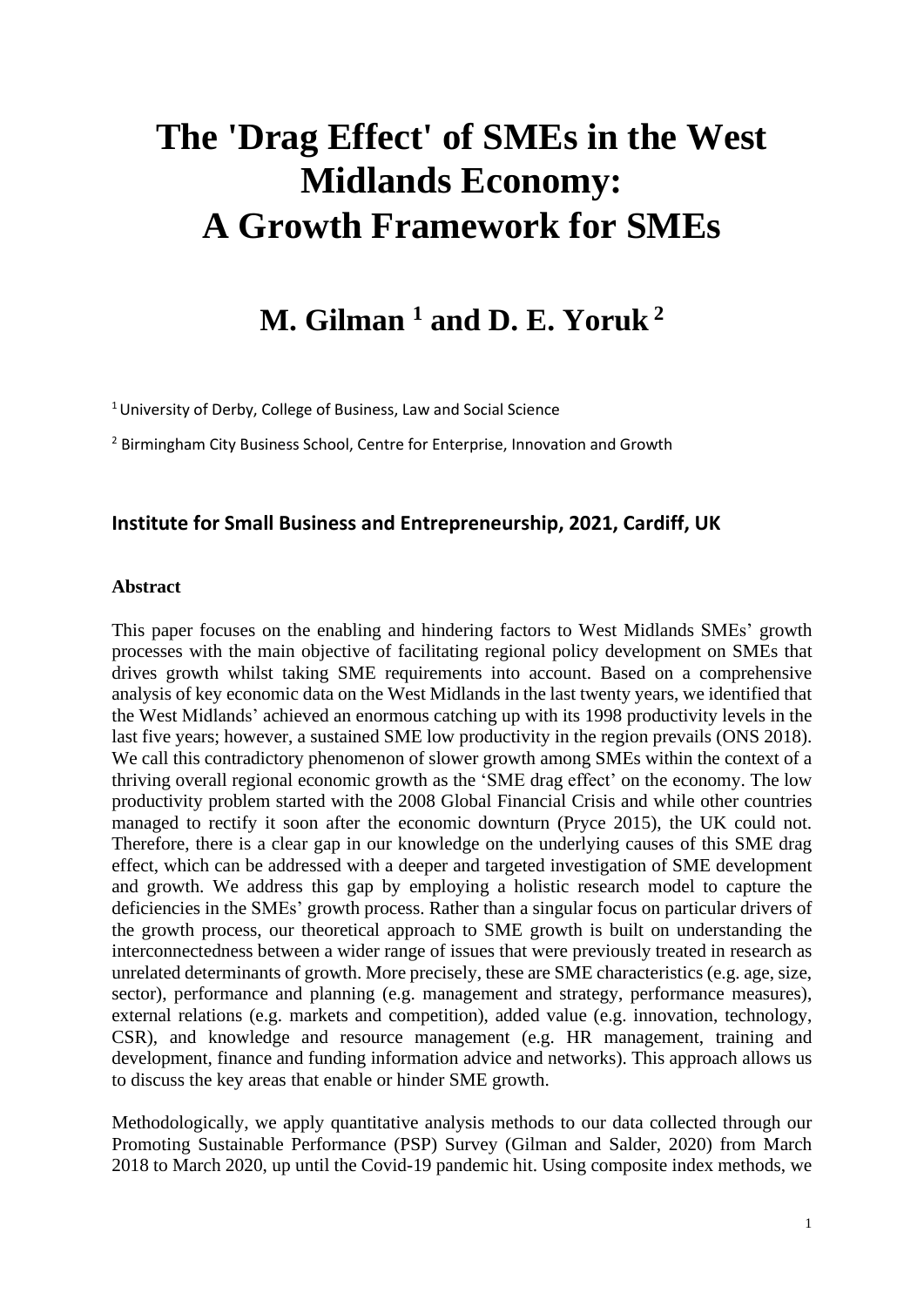combined three indicators of SME growth in employment, sales, and profits into one index and categorised our data as High Growth, Low Growth, Static and Decline SMEs. We first conduct a descriptive analysis based on chi-square tests of each variable in the key areas and then apply logistic regression to identify main factors that enable and/or hinder SME growth specific to each growth category. The descriptive analysis allows us to discuss our findings of regression analysis in detail. Overall we find that while high growth SMEs present almost all the key factors, low growth SMEs might adopt different approaches than high growth SMEs in some areas and still grow, indicating that there is no single pattern for SME growth. Static SMEs appear to be largely non-strategic and passive. Surprisingly, we identify unprecedented resemblances in the characteristics and practices of declining SMEs to high growth SMEs. Whether their strategy of replicating high growth SMEs is a result of performing so poorly or not, it does not yield similar results for the declining SMEs, requiring further research on this matter.

As a result of these findings, we propose a framework for SME growth that focuses on three major shortcomings of SME growth. The framework stresses the need for instigating a *change in mindsets* in the management and employees to be able to develop a strong foundation for effective *strategy development and planning* within the firm and *adopt digital technologies and skills* to lift productivity and efficiency of the surviving SMEs. By the end of the Covid-19 pandemic, a new business environment will emerge that is shaped by the innovative minds of SMEs that have managed to survive, transition and grow. Therefore, our framework aims at providing an opportunity to the SMEs and local policymakers to start thinking differently about the growth of SMEs.

This paper contributes to the academic literature with its holistic approach to SME growth, allowing us to produce research capable of more broadly informing practice, and its ability to identify the growth-related characteristics of four distinct categories of SMEs, allowing us to prescribe firm-specific policies in support of SME growth. Moreover, the fact that our data was collected in between two external shocks to the economy (i.e. the 2008 global recession and the Covid-19 pandemic) makes our findings more relevant for practice and policy considerations than ever. They shed light on the requirements of West Midlands SMEs in an economic environment that can be characterised as the recovery period in the aftermath of the global recession. Knowing those SME requirements immediately prior to the Covid-19 pandemic provides policymakers a meaningful insight to make more informed decisions.

**Keywords:** SME growth, Drag effect, SME classifications, High growth firms, West Midlands, Logistic regression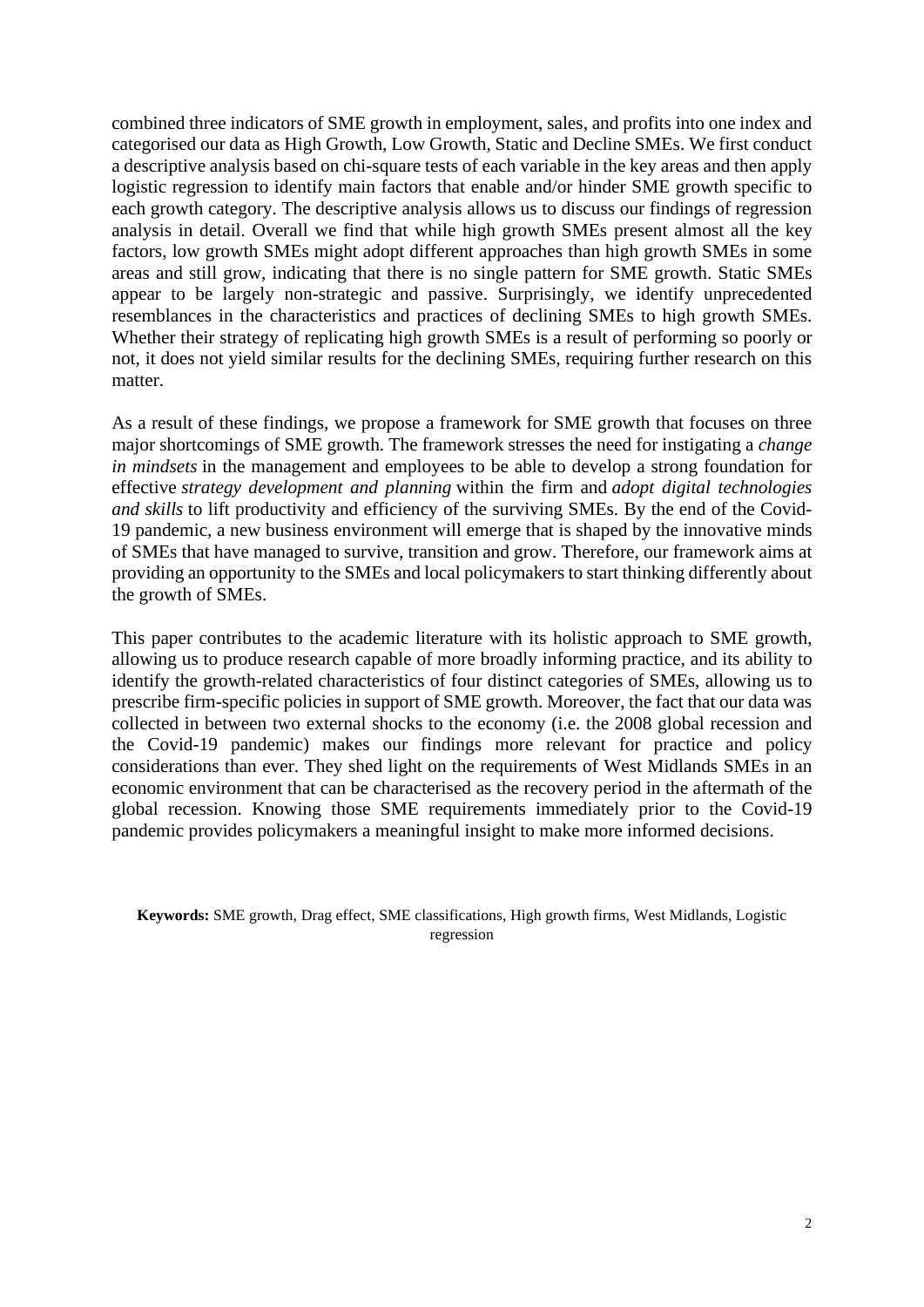# **1. Introduction**

Since the 2008 Global Financial Crisis (GFC), the UK continually seeks to address a low productivity problem that has become prevalent relative to other countries that managed to address the issue (Pryce 2015). The sources of this low productivity problem at the regional level differ. To shed some light on this in the West Midlands region, we conducted a comprehensive analysis of key economic data on the West Midlands in the last twenty years (Yoruk and Gilman 2021a).

We identified that despite receiving the biggest blow during the 2008 GFC, the West Midlands, compared to all UK regions, was on track to a healthy recovery before the Covid-19 pandemic. Its annual growth rate of GDP became more stable after 2012 and eventually converged with the best performing two regions' (London and East England) annual growth rate by 2018 at a level above the UK average. When the annualised ten-yearly GDP growth rates of UK regions were compared (1998-2008 vs 2009-2018), overall the UK economy presented a declining trend, whilst the West Midlands was not only among the regions that displayed an increasing trend, but also singled itself out with an enormous improvement.

By 2018, the West Midlands became the fifth-largest contributor to the UK's GVA. The region went through a structural change in its industries over the past twenty years, which affected its contribution to GVA adversely during the 1998-2008 period but improved throughout 2009- 2018. Major sectors of manufacturing, agriculture, wholesale and retail trade, and real estate were shrinking while services sectors such as arts, human health, education, professional, scientific and technical services were expanding their contribution by 2018. However, an ONS (2018) study has found that in the West Midlands, the structural shift in the composition of industries from manufacturing to services has prompted/driven a relative productivity improvement but was not sufficient to fully compensate for the sustained low firm productivity (ONS 2018, Yoruk and Gilman 2021a).

SMEs comprise an important part of the West Midlands economy: they account for 99.9% of the total enterprises and contribute to 58% of the employment and 44% of the turnover. However, the share of West Midlands SMEs in total UK enterprises was 8% in 2017-2019 with a decreasing trend in all SME sizes (micro, small and medium). There were more business exits than entries particularly in 2018, leading to an overall shrinkage of SMEs in the West Midlands in 2019. This was expected to generate more productive enterprises. Yet, this impact was not observed. Not only did the 6% high growth performers in the UK economy just before the 2008 GFC shrink to less than 1% by 2016, but there was also a sharp decrease of HGFs in the West Midlands' enterprises since 2014.

A closer look at the contribution of SMEs to employment and turnover in the last ten years in the West Midlands' economy sheds light on a deeper issue of low productivity. We observe a relationship of employment share staying the same while turnover share drastically declines in the West Midlands SMEs. While SMEs' share in employment stayed around 58-59% from 2011 to 2019, their share in turnover fell sharply from 53% in 2010 to around 40% in 2015. Even though it gained slight momentum (4 percentage points or 11% increase) towards 2019, overall, it is a 17.2% drop in the share of SMEs in total UK turnover within a space of ten years. This relationship points out SMEs experiencing a 'survival economy' in the last ten years when West Midlands' economy is/was on a healthy path of growth. We call this contradictory phenomenon of slower growth among SMEs within the context of a thriving overall regional economic growth as the 'SME drag effect' on the economy, meaning SMEs create a drag force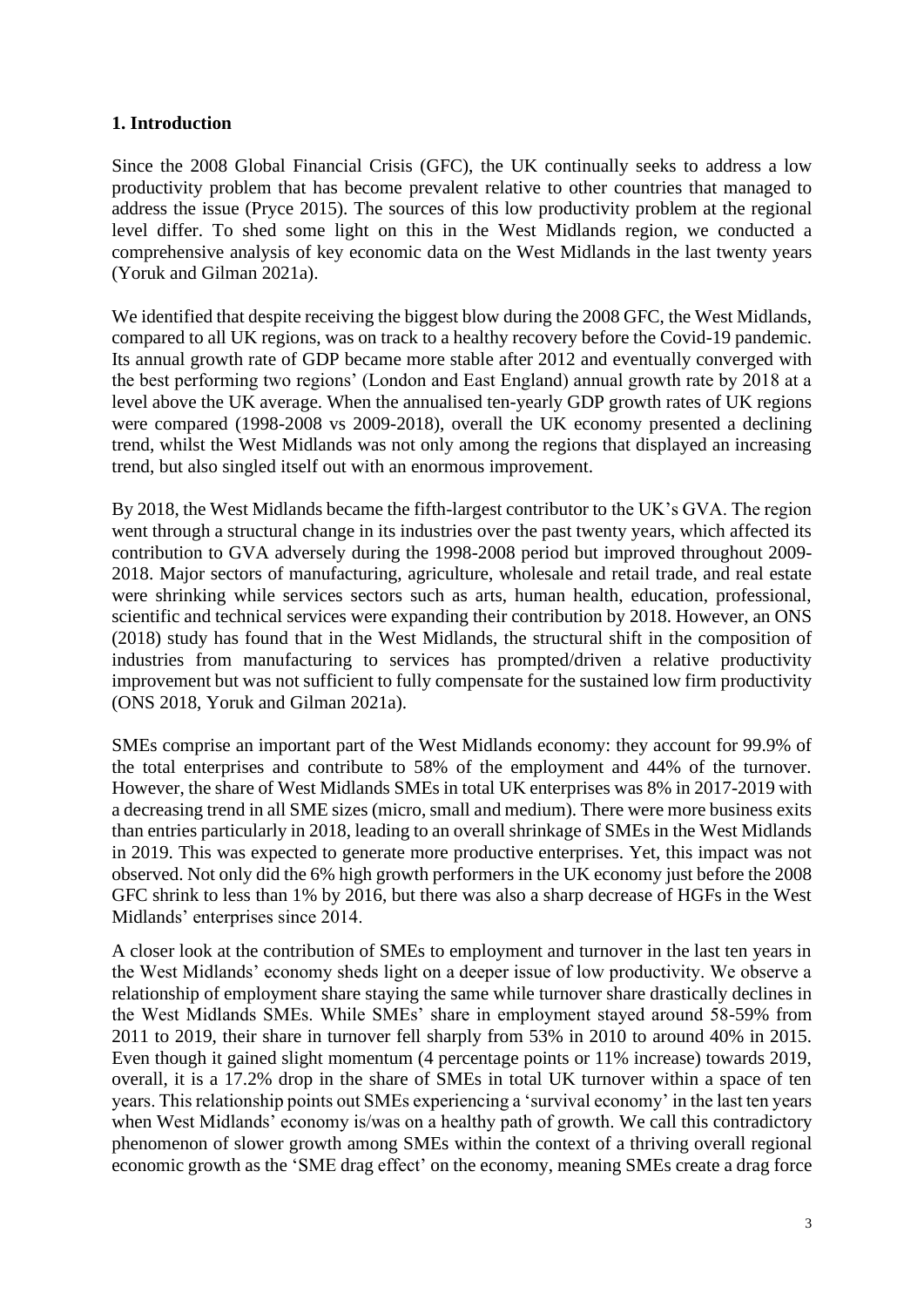that prevents the overall West Midlands economy from reaching its full potential. This is similar to a phenomenon in physics called the 'drag effect', best observed in airplane flights. A plane flying forward in the air enjoys an upward-lift force facilitated by the air moving over and under its wings, but at the same time, it experiences a drag force that pushes the plane backward and slows it down. Hence, the SME sector becomes/represents the major source of the productivity problem in the West Midlands, not an ideal situation for SMEs to be in when the Covid-19 pandemic hit. Therefore, it is important to understand the contextual characteristics of SME development and growth to address the underlying causes of this SME drag effect.

Concentrating solely on the outputs of SME growth will not produce an adequate picture of what is happening with the productivity issue. A more dynamic and contextual understanding will help us to address the issues in greater depth. Therefore, this paper focuses on a wide range of variables that may be enabling and/or hindering key areas of SMEs' growth processes: the main objective being the facilitation of regional policy development for SME growth. We employ a holistic research model to capture the impact of broader operational areas in the SMEs' growth process, whilst taking different SME growth classifications into account. We apply sequential logistic regression to our data collected through our Promoting Sustainable Performance (PSP) Survey from March 2018 to March 2020, up until the Covid-19 pandemic hit. For a broader perspective, we employ composite measure methods.

Using composite measure methods, we combined three indicators of SME growth in employment, sales, and profits into one composite measure and utilised it to create four firm growth classifications that will enable us to identify different characteristics of SME growth. These are High Growth, Low Growth, Static, and Decline SMEs. In an earlier report, we conducted a detailed bivariate analysis of these classifications and the individual indicators we utilised in creating our composite measures<sup>1</sup>, so we will not be going into detail of descriptive analysis in this paper but focus on identifying main factors that enable and/or hinder SME growth specific to each growth category through regression analyses. The descriptive analysis allows us to discuss our findings of regression analysis in detail. Overall we find that while high growth SMEs present almost all the key factors, low growth SMEs might adopt different approaches in some areas and still grow, indicating that there is no single pattern for SME growth. Static SMEs appear to be largely non-strategic and passive. Surprisingly, we identify unprecedented resemblances in the characteristics and practices of declining SMEs to high growth SMEs. However, similarities in practices do not yield similar results for the declining SMEs, requiring further research on this matter.

# **2. Conceptual Framework**

In this paper, we develop a holistic view of SME growth that takes into account the wider range of theoretical perspectives to firm growth. Ours is neither the first attempt nor will be the last (e.g. Wiklund et al., 2009). To date, the SME growth literature has been largely populated/occupied with investigations of the relationships between latent variables that derive from a particular theoretical perspective and the SME growth, leading to valuable generalisations. While this approach greatly enhanced our understanding of the growth phenomenon, gradually we lose sight of the bigger picture of how all these perspectives influence the SME growth process as a whole. Utilising a multidisciplinary perspective allows

<sup>&</sup>lt;sup>1</sup> The descriptive analysis (Yoruk and Gilman 2021b) conducted earlier allows us to obtain a richer view of data and enables us with the ability to discuss our regression analyses findings in detail.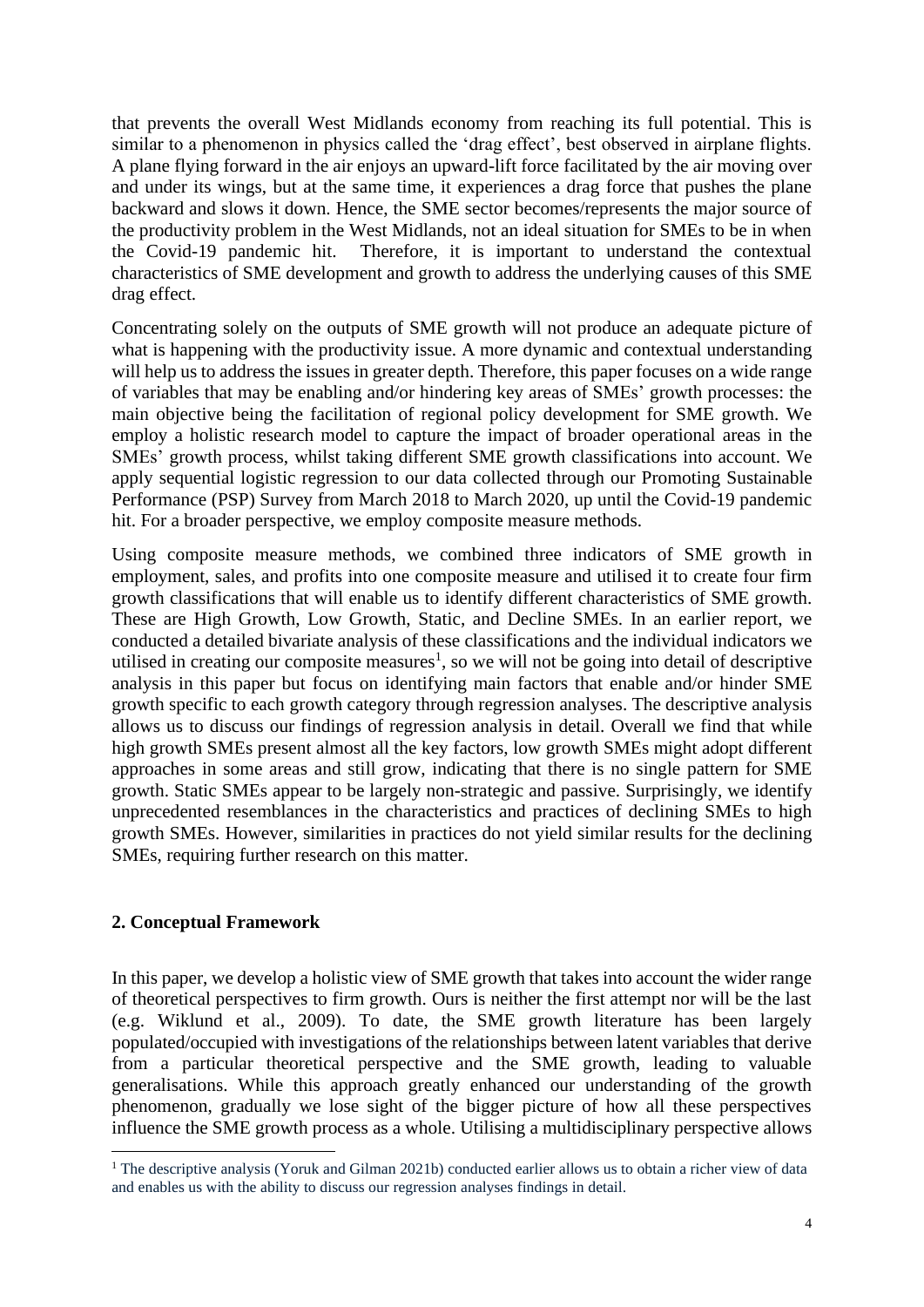us to examine the depth and breadth of what SMEs are experiencing and to do so we focus on the key strategic areas that drive SME growth in broad terms. Most of the SMEs tend to focus on coping with the pressures arising from their market, industry and the wider economic environment as they emerge rather than strategising their internal management systems and external relations to respond to these pressures systematically. Moreover, in terms of organisational structure, contrary to large companies that have separated and complex management systems to deal with these key strategies SMEs often deal with these in a 'fuzzy' and disintegrated fashion, which makes understanding how these key strategic areas impact overall SME growth ever more important.

The key strategic areas can be grouped as internally-driven (namely, Performance management and planning, Technology and innovation, and Knowledge and resource management) and externally-related (namely, Markets and competition, Collaborations, and Supply chain).

*Performance management and Planning* have been one of those areas identified as being very weak within SMEs (Gruman and Saks, 2011). Often they are only found to be utilising basic accounting data which not only measure past performance but may not be the required data in order for the SME to be making decisions based on knowing whether they are in fact achieving in those areas that are critical for their growth (Garengo et al., 2005; Garengo and Bernardi, 2007). With regard to planning, previous research has found that when asked to produce their written strategy, at best SMEs have a specific business plan which may have been targeted for obtaining a bank overdraft or loan and at worst they could not produce or explain what the wider strategy was. Hence, empirical studies found owning a business plan to be important for SME growth in employment (Blackburn et al. 2013). Strategic choices made by SMEs such as a decentralised management style (Hayton, 2003), how they formed their strategic plan (alone or with others), and what issues are involved in it are important to long-term strategic planning.

*Technology and Innovation* are critical to growth (Crepon et al., 1998). It is therefore important that we interpret how and in what ways SMEs innovate and understand innovation. It is important that we understand how they use technology and whether they are able to take advantage of the new opportunities that present themselves in today's modern environment or whether they are using it to catch up with the technological frontiers of their market (Colombelli et al, 2014).

*Knowledge and Resource Management* is an area that needs constant investment in terms of human capital (Rauch et al., 2005). It is argued that employees are businesses' most valuable assets in the modern environment. It is therefore important to understand whether or not they are being supported with the appropriate policies and practices (Markos and Sridevi, 2010), whether they are being developed and trained in order to face the new skill and capability requirements of the modern world (Jones et al., 2013). Additional to this we need to understand whether the entrepreneurs and their management teams are developing themselves (Koryak et al., 2015) and are getting the appropriate support and advice as they grow (Drews and Hart, 2015). This also includes them understand the financial nature of growth and investment and the funds that might be utilised along the way (Berger and Udell, 1998).

Externally-related key strategic areas are interested in whether they are analysing their external environment in order to understand it more fully. *Markets and Competition* is about which markets SMEs compete in with the expectation that broader and more international markets allow for greater growth potential (Hollenstein, 2005; Golovko and Valentini, 2011; Love and Roper, 2015). Also the nature of competition within the market and what their competitive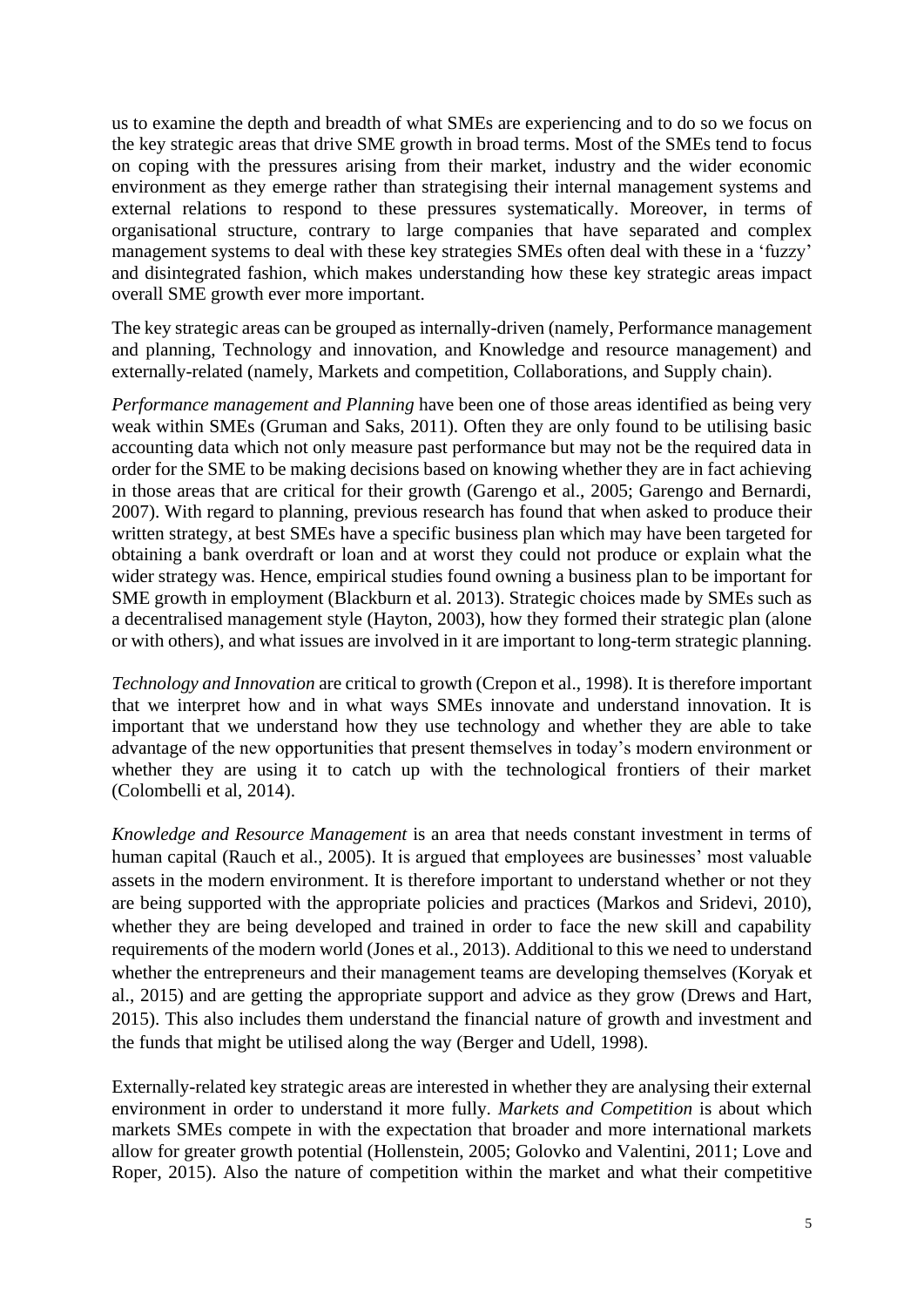strategies are allow us to understand whether they indeed understand these areas, including are they working towards creating competitive advantage as part of their growth (Bamiatzi & Kirchmaier, 2012).

*Supply Chain* relationships with suppliers and customers again help us to understand whether these SMEs are being strategic and proactive in terms of adding value within their supply chains rather than solely accepting the nature of this as just a transactional element (Hong  $\&$ Jeong, 2006; Eggers et al. 2013). Part of the above also requires us to understand whether they are building *collaborations* and partnerships, which help them to develop greater value by means of accessing resources outside of the firm (Moreno & Casillas, 2007).

So far, examining all these theoretical perspectives simultaneously in one analysis had been a challenging task. Yet, with the development of new analytical concepts and methods, we construct composite variables that comprise the underlying concepts of each perspective into one measure and observe the effect of the main underlying concepts of each theoretical perspective on SME growth.



**Figure 1. Conceptual framework:** Determinants of SME Growth – A holistic view

Moreover, different from previous literature, to fully understand the dynamics of the SME growth process, we frame our SME growth analysis within broad firm growth classifications. Focusing solely on the growth processes of growing firms is not necessarily helpful to identify what policies need to be prioritised so as to improve productivity in SME segments that drag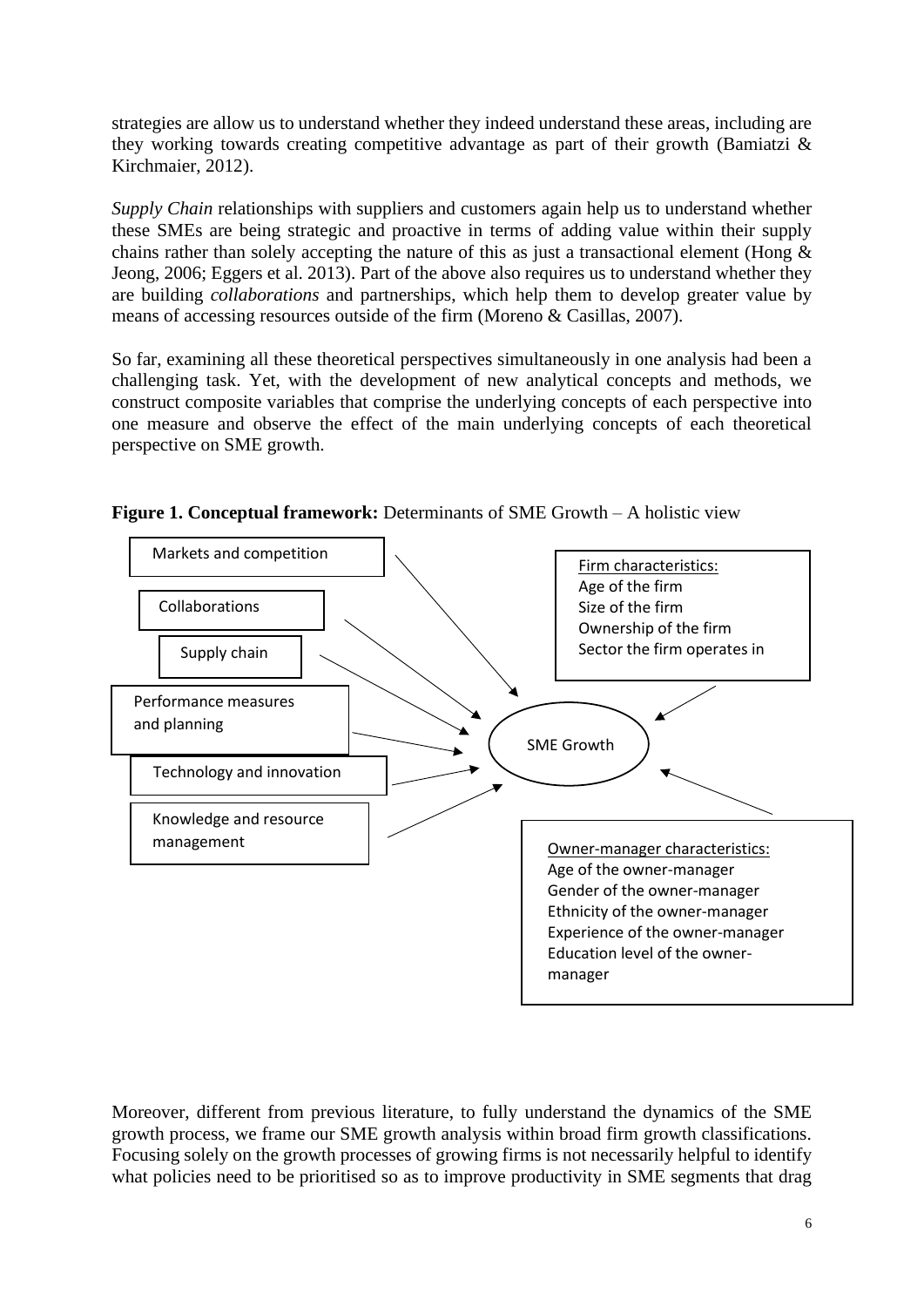the economy into low productivity. Economic rejuvenation after the Covid pandemic will require more than what we know about high-growth firms, as the pandemic levelled off the growth prospects of most of the SMEs, whilst creating some high performers to which the pandemic became/proved to be an opportunity. This indicates a need to identify more classifications of SMEs than related to high growth. Because, while focusing on HGFs our analyses undermine the LGFs. By treating static growth firms as mundane entrepreneurship we intuitively surrender to the true meaning of the word that these SMEs are necessary for the functioning of the economy but there is nothing we can do to change their boring and unproductive attributes for them to contribute to economic growth.

#### **3. Data and Methods**

We aim at building as close a model to reality as possible (while recognising the approximate nature of models) to be able to create a holistic view of SME growth.

#### **3.1 Data and Sample**

The study sample is comprised of 280 West Midlands SMEs operating in a wide variety of sectors. Data were collected between March 2018 and March 2020, up until the Coronavirus crisis. The data collection process took place as part of Promoting Sustainable Performance (PSP) diagnostic survey, a research tool designed to investigate the key components contributing toward SME development and growth through data analysis of the large dataset while studying the individual SMEs alongside the sample level. Overall, the survey covers many perspectives such as growth patterns, organisational change, markets and competition, management and strategy, external relations, innovation, ICT, performance management and measurement, knowledge and human resource management, supply/value chain management, advice and networks, corporate social responsibility, and marketing. The survey also provides a wide range of information regarding firms' characteristics such as age, size, ownership of the firm, sector, and entrepreneurial characteristics such as owner-manager's age, gender, ethnicity, education level, and entrepreneurial experience that allows us to explore empirically the key enabling and hindering factors to SME growth.

Although our dataset is cross-sectional data, it holds the advantage of covering two years just before the Covid-19 pandemic led to a lock-down that adversely affected the operations of most businesses in March 2020 in the UK. Hence our dataset captures a significant time period that enhances our ability to judge SMEs' positioning just before the Covid pandemic and incorporate it into the SME policy development in the aftermath of the Covid pandemic (if there is going to be aftermath).

Table 1 displays the sectoral distribution of the sample. The service sector represents 86.5% of the sample when compared to around 11% in manufacturing and only 2.5% in construction. Around 31% of the SMEs operating in the service sector is under 'Other service activities', which is defined by ONS (2009) as the activities of membership organisations such as business and employers organisations, trade unions, political and religious organisations, the activities of computers and personal and household goods and other personal service activities such as washing, dry cleaning, hairdressing, physical well-being, and funeral activities.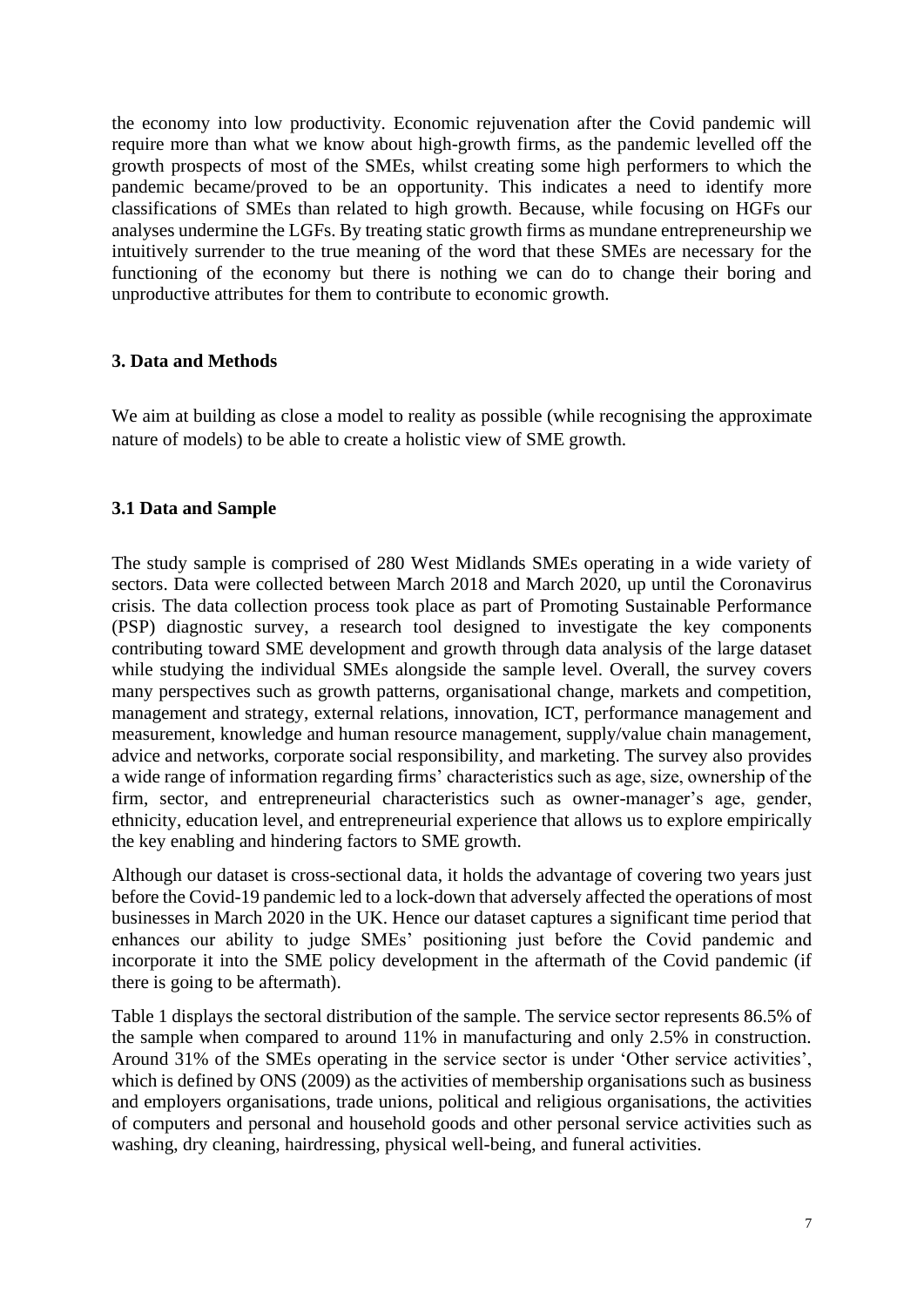|  |  | Table 1. Sectoral distribution of the sample |  |  |  |
|--|--|----------------------------------------------|--|--|--|
|--|--|----------------------------------------------|--|--|--|

|                                                                      | <b>Frequency</b> | $\frac{6}{9}$ |
|----------------------------------------------------------------------|------------------|---------------|
| Accommodation and food service activities                            | 9                | 3.2           |
| Administrative and support service activities                        | 9                | 3.2           |
| Arts, Entertainment and Recreation                                   | 14               | 5.0           |
| Construction                                                         | 7                | 2.5           |
| Education                                                            | 18               | 6.4           |
| Financial and insurance activities                                   | 12               | 4.3           |
| Human health and social work activities                              | 27               | 9.6           |
| Information and Communication                                        | 24               | 8.6           |
| IT, Software and Computer services                                   | 1                | 0.4           |
| Manufacturing                                                        | 30               | 10.7          |
| Other service activities                                             | 86               | 30.7          |
| Professional, Scientific and Technical Activities                    | 18               | 6.4           |
| <b>Real Estate Activities</b>                                        | 6                | 2.1           |
| <b>Transportation and Storage</b>                                    | 4                | 1.4           |
| Wholesale and retail trade, repair or motor vehicles and motorcycles | 13               | 4.6           |
| Water supply, sewerage, waste management and remediation activities  | 2                | 0.7           |
| Total                                                                | 280              | 100.0         |

Our sample is predominantly composed of businesses that began as new start-ups. Being a Limited company is the most common operating entity among all SMEs. On average, 71% of the sample are owned and managed by private shareholders and around 70% of the businesses are the first venture of the owner-managers.

The PSP project provides SMEs that fill in the survey a diagnostic of their organisation's current performance level employing a multidisciplinary analysis of growth and performance variables. Hence, SMEs that filled in the survey during the above time period had done so voluntarily with the expectation of using such a diagnostic report in improving their organisation's performance. The sampling of the SMEs is therefore completely random and their responses are as objective as can be due to the ultimate motive of finding out the true standing of their business.

In the survey design, we followed certain methods to make our analysis free from common method bias. The dependent and independent variables were separated in such a way that the respondents could not perceive the relationship between the two. The questions on the dependent variable (i.e. related to business performance) came after questions that explore their customer-suppliers relations (i.e. related to business activities) and before questions on how they manage their company (i.e. related to business management), business operations that are not related to each other. Moreover, the questions in the survey were designed with different response formats, and the ones with items were constructed carefully to be direct, specific, and concise as well as independent of creating any psychological effect on the respondent. Respondents were given a choice to save their responses as many times as they want and to continue filling in the survey in their own time but complete it within a month if they wish to receive a report from the research team. This was done to create a temporal separation effect. All these methods followed during the survey design serve as procedural remedies to a potential common method bias (Podsakoff et al., 2003).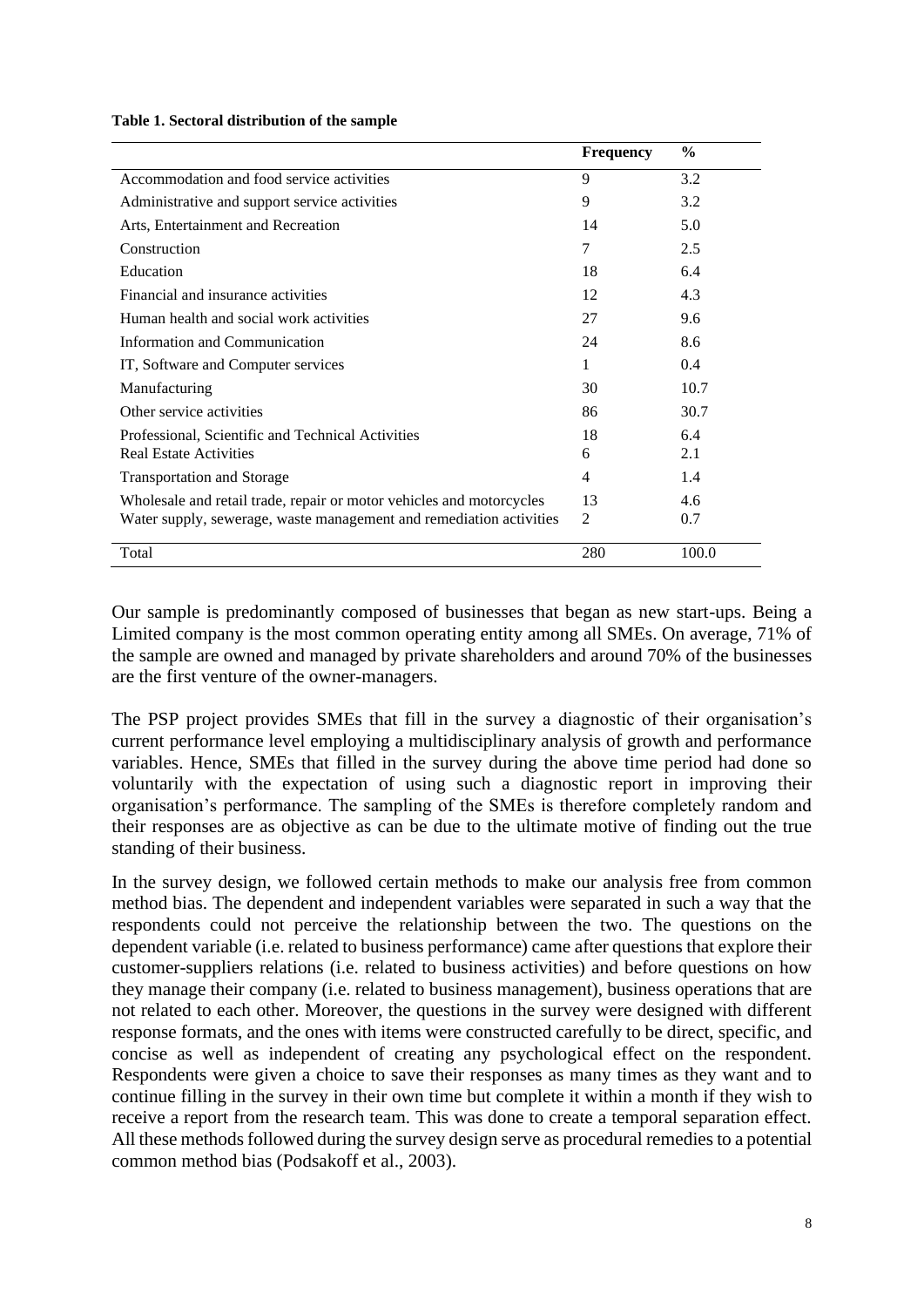# **3.2 Variables and measures**

Composite measures are widely used in sectors such as health care with the main objective of facilitating policy development. They provide summary information about the bigger picture of the multiple dimensions of complex and multidimensional issues. They allow us to make a rounded assessment and comparison of these issues, hence allowing to see the policy priorities for implementation (Becker et al., 2016). In this paper, the main objective of our analysis is to facilitate local and regional policy development on SMEs that drives growth. Employing composite measures in our analysis allows us to adopt a holistic view of the enabling and hindering factors to SME growth processes.

Moreover, due to our relatively small sample size, using a large number of parameters that represent multiple dimensions of SME growth to estimate in a model is not plausible. Instead, we capture the multidimensionality of the concepts that affect SME growth by developing a separate composite measure for each dimension.

While creating the composite measures used in our analysis, we relied on the above conceptual framework we developed, in particular during the identification of the key components for each overarching concept and their correlations.

Using composite measures has advantages. Because they are exact linear aggregations of weighted indicators, composite measures have no disturbance term (i.e. the error variance is set to zero by definition) and their coefficients are not structural or causal coefficients (Bollen and Bauldry, 2011). A composite measure combines the effects of several variables into a single composite and its standardised coefficient can then be compared to the standardised coefficient of other single or composite measures in the model (Bollen and Bauldry, 2011). Moreover, because all the information is collected from the same survey, composite measures allowed us to overcome this limitation by creating some degree of distinction among the variables used. We used the survey responses as the control variables, created composite measures with the survey responses for the independent variables, and used the composite measure of growth to create SME growth classifications to be used as dependent variables.

# **3.2.1 Dependent variable: SME Growth Classifications**

A firm's employment level may remain the same over a three year period, but its sales might grow rapidly by an annual average of 20% or more and its profits might grow steadily on an annual average of somewhere in between 5% to 20%. How is this company categorised? High growth because its sales have met the criteria, or is it going to be considered as not grown at all, because its employment level stayed the same over the three year period. Many firms locate in this grey area due to different combinations of growth in employment, sales and profit.

Most often these three indicators are used to measure firm growth individually, creating research outcomes that are difficult to compare. Previous literature strongly recommends the use of multiple indicators to examine firm performance and growth (Weinzimmer et al., 1998; Delmar and Davidsson, 2003; Davidsson et al., 2010; Blackburn et al., 2013).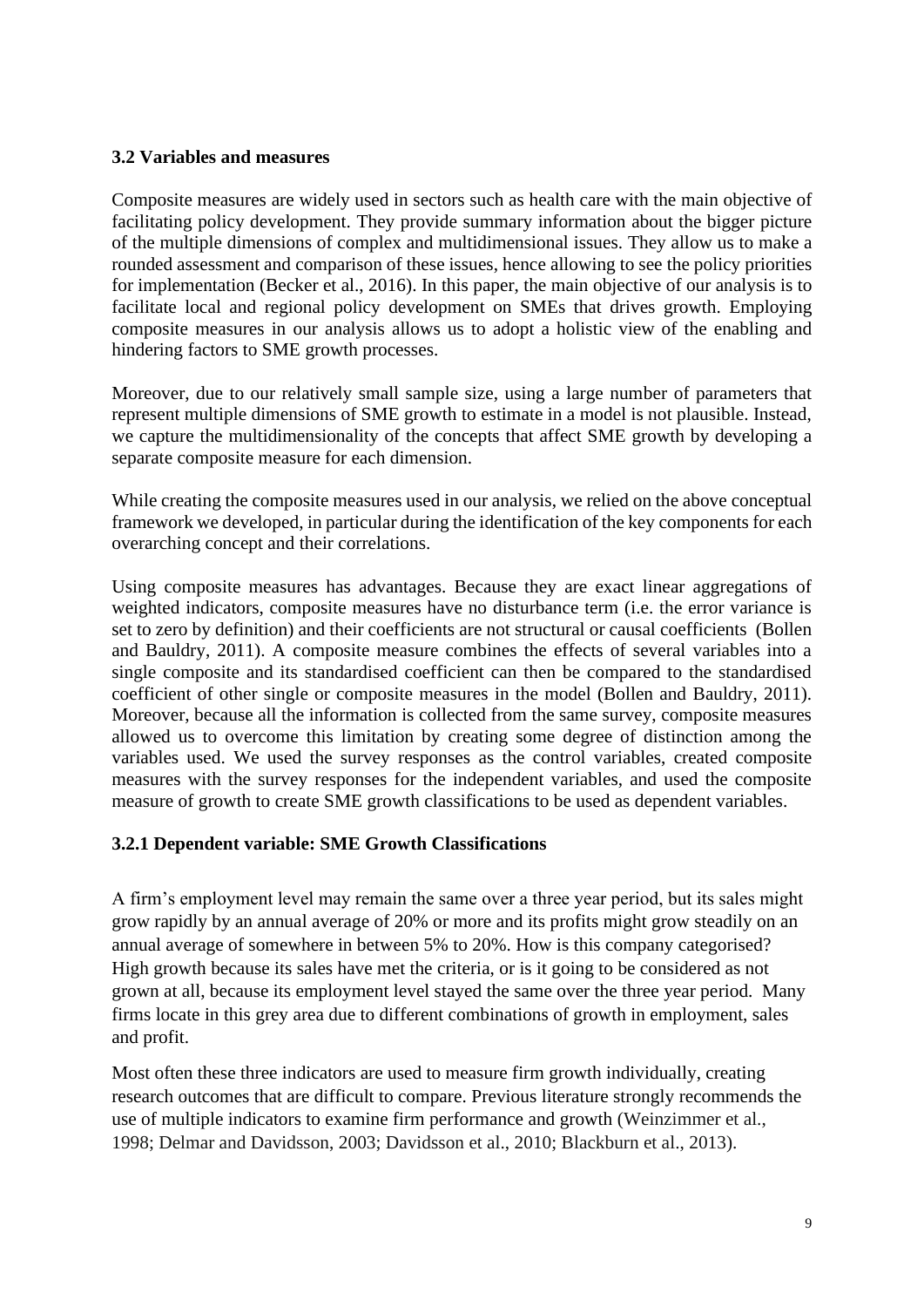How business growth is measured paves the way to overcome limitations to enhancing our understanding of business growth (Robert et al., 2014). In this paper, we took the pledge further to construct a composite measure for SME growth (Hamann et al. 2013) with these three firm growth indicators and to use this composite measure's values in identifying SME growth classifications.

Adopting the common practice in composite measure construction, we aggregated the three main indicators for firm growth, namely growth in employment, growth in sales revenue, and growth in profits (Table 2). We asked West Midlands SMEs about their growth tendencies in each of these dimensions over the last three years. Each of these indicators was measured via five categories: whether the firm's growth has *reduced sharply* on average by more than 20% per annum, *reduced steadily* on average by 5-20% per annum, *remained the same* varying by +/- 5% per annum, *grown steadily* on average by 5-20% per annum or *grown rapidly* on average by more than 20% per annum. Each of these categories is quantified with values ranging between 0 and 1 to meet the requirements of the normalisation process in composite measure construction (OECD 2008). The aggregation stage produces the value of the composite measure by arithmetically combining the variables in a weighted average. As widely used, we set the weights of each growth indicator (i.e. growth in employment, sales and profits) to be equal so that each indicator contributes equally to the value of the growth composite measure.

| <b>SME Growth Dimension</b> | <b>Observed Indicator</b>                                         | <b>Measurement items</b>                                                                                                  |
|-----------------------------|-------------------------------------------------------------------|---------------------------------------------------------------------------------------------------------------------------|
| <b>Employment</b>           | SME Growth tendency over the last<br>three years in employment    | Reduced sharply on average by more<br>than 20% per annum,<br><i>Reduced steadily</i> on average by 5-20%                  |
| <b>Sales Revenue</b>        | SME Growth tendency over the last<br>three years in sales revenue | per annum,<br><i>Remained the same varying by <math>+/- 5\%</math></i><br>per annum.                                      |
| <b>Profits</b>              | SME Growth tendency over the last<br>three years in profits       | <i>Grown steadily</i> on average by 5-20% per<br>annum,<br><i>Grown rapidly</i> on average by more than<br>20% per annum. |

**Table 2. Definition and measurement of SME Growth Dimensions** 

Therefore, the value of the SME growth composite measure represents the overall growth tendency of each SME over the last three years in employment, sales revenue and profits combined. Based on this value, we identified four growth classifications among our sample to use as our dichotomous dependent variables: High growth (HGFs), Low growth (LGFs), Static growth (SFs), and Declining firms (DFs) (Table 3). So, our dependent variables are *the SME growth classifications* created by using the value of the composite measure for SME growth and not the composite measure itself.

It needs to be noted that the use of composite measures for identifying growth classification distinguishes our definition of HGFs from the conventional OECD and Eurostat definitions. Their HGF definition is based on pre-determined criteria of firms have at least 10 employees at the beginning of the growth period and an annualised growth rate in 'employment' exceeding 20% during a three-year period. Our high growth category takes into account the combined effect of growth in 'employment', 'sales revenue' and 'profits' rather than focussing on growth in one of these dimensions without restrictions imposed on the number of employees pregrowth period.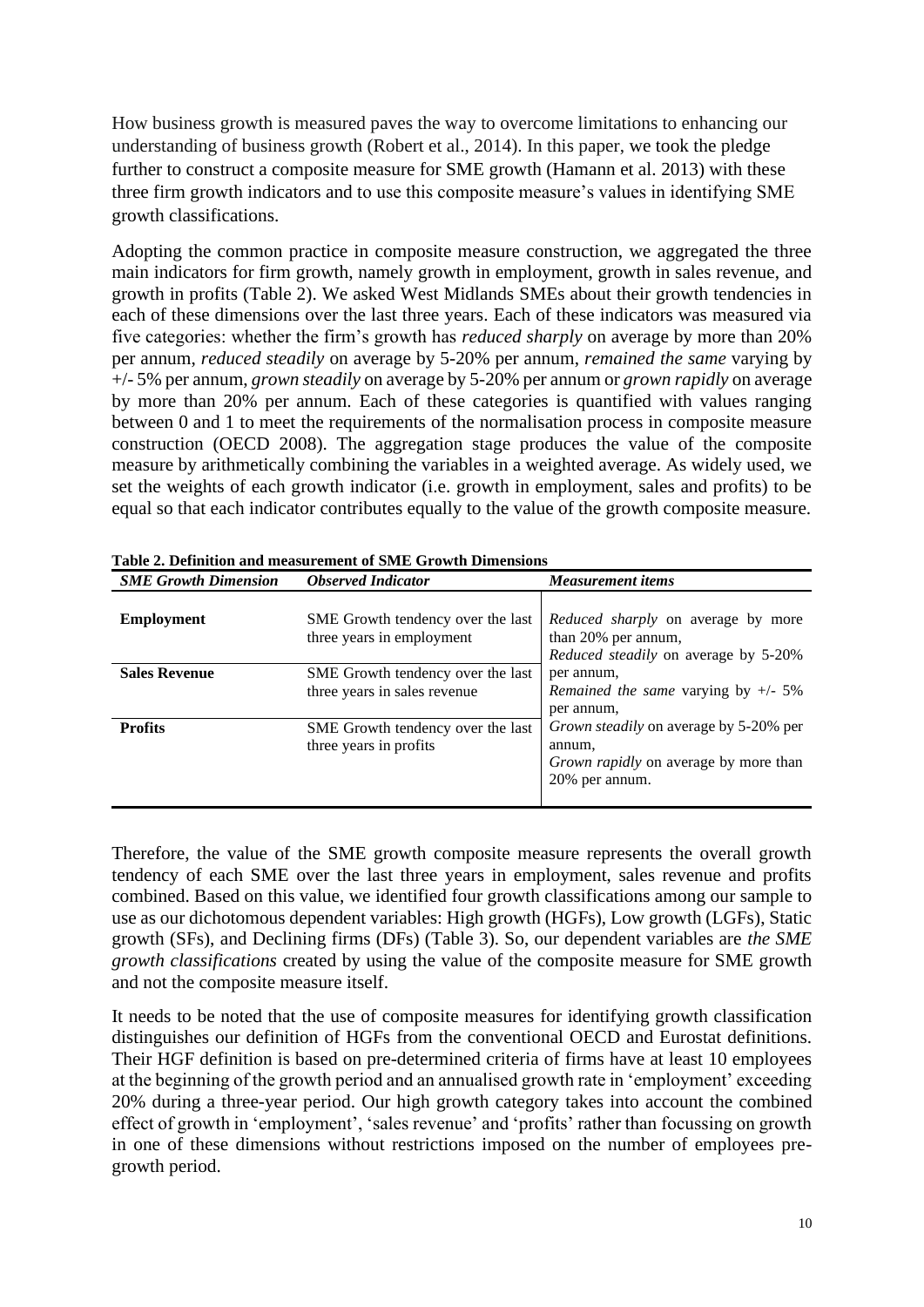Across our sample of 280 SMEs, 15% of the SMEs were identified as high growth firms, 38.6% were low growth firms, 32.1% were static firms, and 14.3% were declining firms (Table 3).

| Firm<br>Growth<br><b>Classifications</b> | <b>Composite</b><br>measure<br>value range | Firm<br>Group<br>size<br>(frequency) | in<br><b>Percent</b><br><b>Total</b> |  |  |  |
|------------------------------------------|--------------------------------------------|--------------------------------------|--------------------------------------|--|--|--|
| High<br>Growth<br><b>Firms</b><br>(HGFs) | HGF > 0.30                                 | 42                                   | 15%                                  |  |  |  |
| Low Growth Firms (LGFs)                  | $0.30 <$ LGF $\leq 0.20$                   | 108                                  | 38.6%                                |  |  |  |
| <b>Static Growth Firms (SFs)</b>         | $0.20 < S$ F $\leq 0.15$                   | 90                                   | 32.1%                                |  |  |  |
| <b>Declining Firms (DFs)</b>             | DF < 0.15                                  | 40                                   | 14.3%                                |  |  |  |
| <b>Total sample</b>                      |                                            | 280                                  | 100%                                 |  |  |  |

**Table 3. Classifying firm groups by their SME growth composite measure values** 

# **3.2.2 Independent variables**

In line with our remit of identifying policy priorities, instead of employing individual observable indicators, we chose to create composite measures for underlying concepts that drive SME growth, namely the growth determinants in key business areas explored in our conceptual framework. To create composite measures, we employed the scoring method. We set the evaluation criteria for the survey responses as a scale with an individual weight assigned to each criterion.

The scale represents SMEs with different levels of business qualities/attributes and their associated weights are 1 SMEs running a business by getting on with the job, but being operationally focused and delivering rather than planning, 2 SMEs that show signs integrating elements of development practice through longer term planning, performance monitoring and strategy implementation, and 3 SMEs that are 'self-actualising' firms linking operational change with strategic planning involving value adding activities. Based on theoretical underpinnings, either categorical responses are directly assigned to one of the scoring criteria, or the scoring criteria were applied to the arithmetic aggregation of the selected items in a particular question.

There are six composite measures with 38 indicators used to create them (Table 4). The final value of each composite measure is calculated as the weighted average of total scores obtained from the indicators of each composite measure. Each composite measure has a rationale behind them; they comprise the underlying concepts of the theoretical perspectives they represent. The Cronbach's Alpha value for the six composite measures was 0.67.

The correlation matrix in Table 4 shows the Pearson correlation coefficients among the composite measures and indicates low to moderate correlations, except a relatively high correlation between Performance measures and planning (PP) and Knowledge and resource management. The correlation between PP and KRM cannot be attributed to sharing a common method since all six composite measures do so, and hence, their correlation might not be viewed as a source of potential common method bias.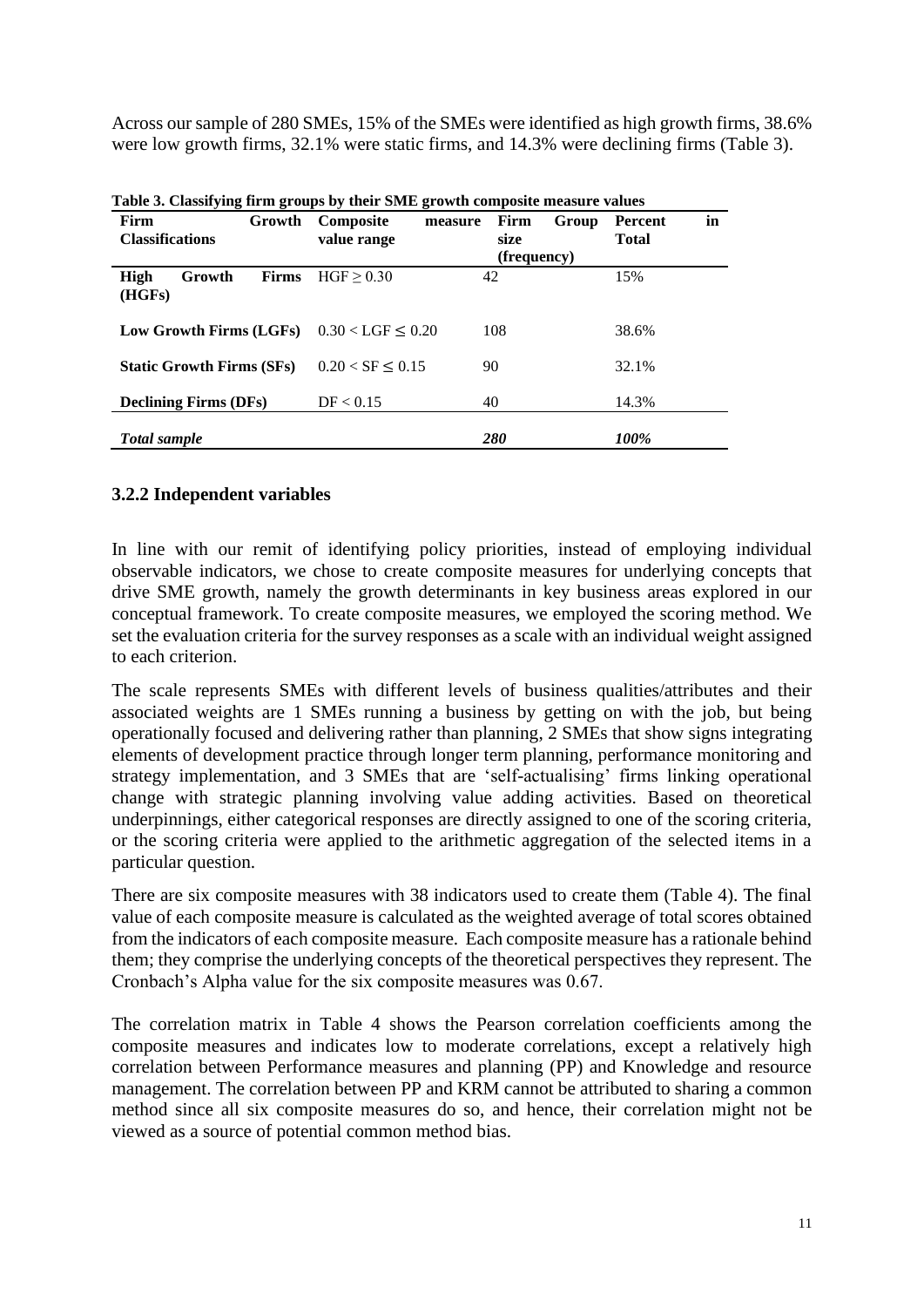# **3.2.3 Control Variables**

We use two sets of control variables, firm characteristics and owner-manager characteristics, to eliminate bias in estimating the relations between SME growth and latent variables. The firm characteristics consist of the age, size and ownership of the firm as well as sector while the owner-manager characteristics consist of the age, gender, ethnicity, experience, and education level of the owner-managers. They are binary variables.

# **3.2.4 Method and model specification**

When the dependent variable is a dichotomous variable and the independent variables are a mix of continuous and discrete variables, probit or logistic regression methods are appropriate to estimate the model. Logistic regression emphasises odds ratios, namely the probability of a particular outcome for each firm, in this analysis e.g. being an HGF, given a firm's pattern of responses to questions. In model building and robustness checks, the strategies and tests suggested by Hosmer and Lemeshow (2013) and Tabachnick and Fidell (2007) were followed.

We specify the model as:

Logit  $(Y_i=1) = \ln [Pr(Y_i=1) / 1 - Pr(Y_i=1)] = \alpha j0 + \theta j1$ Control variables for firm characteristics  $+ \theta$ j2Control variables for owner-manager characteristics  $+ \beta$ jk Growth determinants  $+ \epsilon$ ij

We performed sequential (hierarchical) logistic regression on four binary dependent variables: 1 if an SME is categorised as being an HGF, 0 otherwise; (Model 1), 1 if an SME is categorised as being an LGF, 0 otherwise; (Model 2), 1 if an SME is categorised as being an SF, 0 otherwise; (Model 3) and 1 if an SME is categorised as being a DF, 0 otherwise; (Model 4).

These dependent variables capture different levels of firm growth. All models have the same set of variables. Growth determinants are continuous and are scaled linearly in the logit. $2$  The restricted model has only the control variables. By employing the sequential logistic regression method, we evaluate the predictive ability of growth determinants after adjusting for the differences in the firm and owner-manager characteristics.

We are aware of the limitations of using a cross-sectional dataset. For instance, it only allows us to evaluate the SME growth for the past period (Davidsson et al., 2010), without an ability to compare with any other period. More importantly, we have considered the concerns over endogeneity due to cross-sectional data in discrete-choice models. Since the respondent firms found our survey on their own and filled it in voluntarily, we consider our sample to be a random sample. Having created composite measures of key business areas that affect business growth for our independent variables using a wide variety of indicators minimises the possibility of omission of some important variables, but we realise that may not completely eliminate it.

<sup>&</sup>lt;sup>2</sup> We applied the test of linearity in the logit, and there is no violation of this assumption for our continuous variables. Estimations available on request from the authors.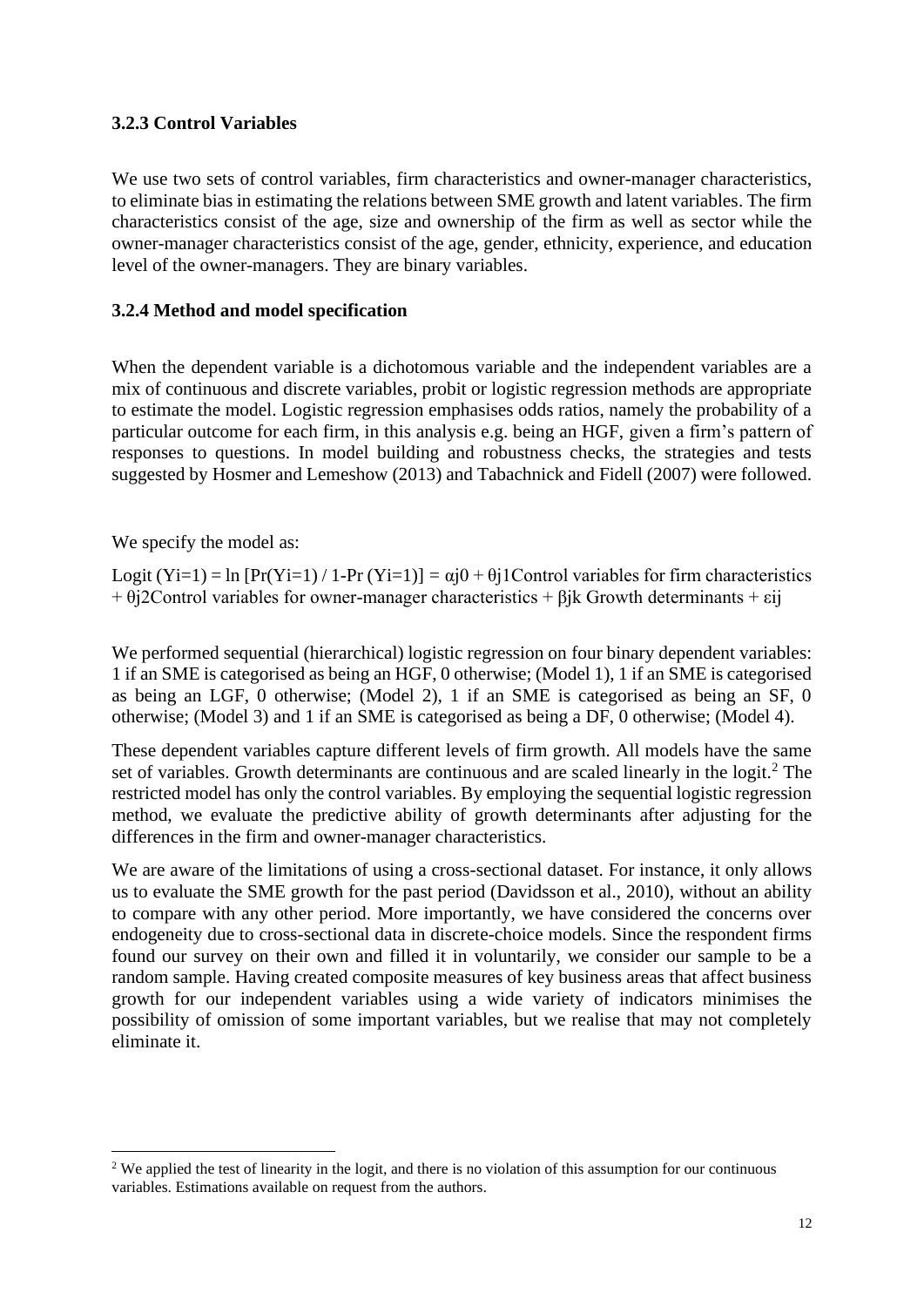| Composite          | Markets and          | Collaborations (2)       | Supply Chain (3)      | Performance             | Technology and   | Knowledge and              |  |  |
|--------------------|----------------------|--------------------------|-----------------------|-------------------------|------------------|----------------------------|--|--|
| <b>Measure</b>     | Competition (1)      |                          |                       | management and          | Innovation $(5)$ | <b>Resource Management</b> |  |  |
|                    |                      |                          |                       | Planning $(4)$          |                  | (6)                        |  |  |
| MC(1)              | 1.000                | .087                     | .090                  | $.143*$                 | $.256**$         | .087                       |  |  |
| Collab $(2)$       | .087                 | 1.000                    | $.141*$               | $.177**$                | $.208*$          | $.179**$                   |  |  |
| SC(3)              | .090                 | $.141*$                  | 1.000                 | .280                    | $.303**$         | $.212**$                   |  |  |
| PMP(4)             | $.143*$              | $.177**$                 | $.280**$              | 1.000                   | $.531**$         | $.732**$                   |  |  |
| TI(5)              | .256**               | $.208**$                 | $.303**$              | $.531**$                | 1.000            | $.525**$                   |  |  |
| $\mathbf{KRM}$ (6) | .087                 | .179*                    | $.212**$              | .732**                  | $.525**$         | 1.000                      |  |  |
|                    |                      |                          |                       |                         |                  |                            |  |  |
| Mean               | .632                 | .446                     | .753                  | .567                    | .656             | .561                       |  |  |
| ${\bf SD}$         | .0861                | .139                     | .139                  | .181                    | .087             | .120                       |  |  |
| Min                | .38                  | .33                      | .42                   | .33                     | .44              | .34                        |  |  |
| <b>Max</b>         | .87                  | .67                      | 1.00                  | 1.00                    | .87              | .85                        |  |  |
| <b>Indicators</b>  | -Market              | of<br>-Presence          | -Suppliers' main role | -Management style       | -Product         | -Investments in Human      |  |  |
| used<br>to         | Distribution         | collaborations           | -Supplier dependency  | -Strategic plan         | innovations      | <b>Resources</b>           |  |  |
| the<br>create      | -International Sales | -Intensity<br>$\sigma$ f | -Customers' main role | -Contents<br>of<br>the  | -Process         | -HR Responsibility         |  |  |
| composite          | -International Trade | collaborations           | -Customer dependency  | strategic plan          | innovations      | -HR Practices              |  |  |
| measure            | -Market Conditions   | of<br>-Membership        |                       | -Formation<br>of<br>the | -Obstacles<br>to | -Employee pay              |  |  |
|                    | -Concentration<br>of | industrial/professional  |                       | strategic plan          | innovation       | -Employee engagement       |  |  |
|                    | competition          | organisations            |                       | -Performance measures   | $-CSR$           | -Work hours                |  |  |
|                    | in the market        | -Collaborations<br>with  |                       |                         | -Technology      | -Training budget           |  |  |
|                    | -Competition         | external organisations   |                       |                         | tools            | -Training days             |  |  |
|                    | strategy pursued     | to seek information and  |                       |                         | -Technology      | -Training provider         |  |  |
|                    | -Competition         | advice                   |                       |                         | investments      | -Skill development         |  |  |
|                    | factors              |                          |                       |                         |                  | -Finance and Funding       |  |  |
|                    |                      |                          |                       |                         |                  | -Information and advice    |  |  |
|                    |                      |                          |                       |                         |                  | acquisition                |  |  |

#### **Table 4. Descriptive statistics of independent variables as composite measures**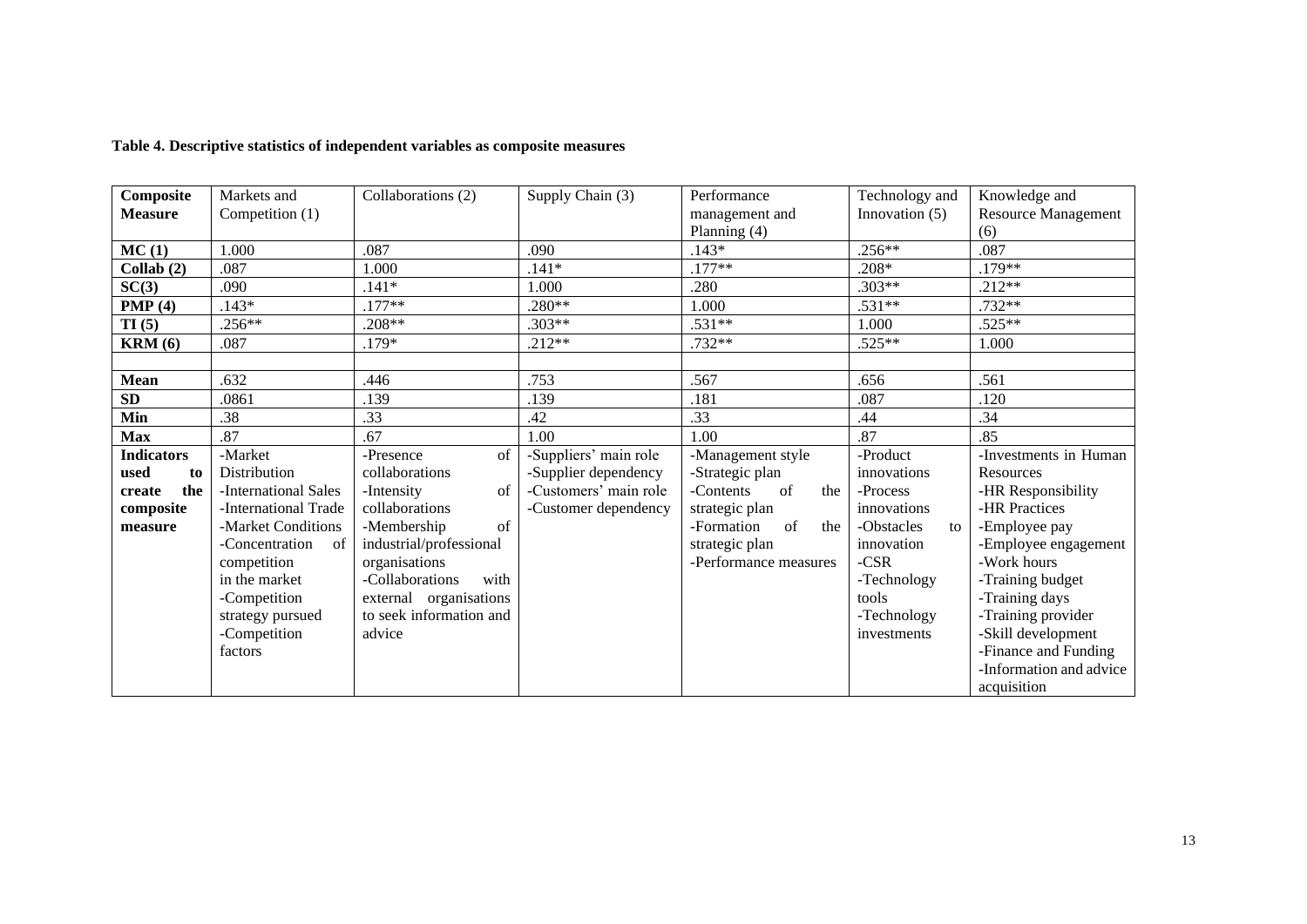# **4. Empirical Results**

Table 5 provides the results of sequential logistic regression for all four models first based on firm and owner-manager characteristics and then after the addition of six growth determinants. In terms of overall model fit, all our models, except Model 4\_DF, show a significant improvement in fit relative to a constant-only model with at least  $p<0.05$ . Hosmer and Lemeshow test results indicate a good fit for the full model of Model 1 HGF and an adequate fit for those of Model 2\_ LGF and Model 3\_SF.

Comparison of log-likelihood ratios for restricted and full models showed statistically significant improvement with the addition of growth determinants in Model 1 HGF ( $\gamma^2(6)$  = 36.887 p<0.001) and Model 3  $\text{SF } (\gamma^2 (6) = 26.491 \text{ p} \le 0.001)$ . The same could not be said for Model 2 LGF  $(\chi^2(6) = 9.022 \text{ } p<0.25)$  and Model 4 DF  $(\chi^2(6) = 8.503 \text{ } p<0.25)$ . Overall classification is better in Model 1 HGF and Model 4 DF with around 85% and Model 3 SF with 73% than in Model 2 LGF with 65%.

# **4.1 Characteristics of being an HGF**

The estimation results from the full Model 1 HGF identify being a sole trader and a microbusiness, being younger than 5 years and having this business as the second venture as positive and statistically significant predictors of the probability of being an HGF. The odds of being an HGF is 24 times more likely among sole traders than among medium-sized SMEs and it is around 6 times more likely among micro-businesses. Being as young as less than three years makes SMEs 4 times more likely to be an HGF and being between 3 to 5 years 5 times more likely. Being family-owned is also a significant predictor, however, it is negative, reducing the odds of being an HGF by 77%.

In terms of growth determinants, performance measures and planning, and knowledge and resource management are positive and statistically significant at 5% level. A 10% increase in the value of KRM increases the probability of being an HGF almost twofold, while a 10% increase in PP values increases the probability of being an HGF by 55%. Supply chain and external collaborations are also statistically significant (albeit at a lower 10% significance level), however, whilst a 10% increase in the value of the supply chain increases the probability of being an HGF by almost 40%, as the value of collaborations increase by 10%, the probability of being an HGF decreases by 26%.

# **4.2 Characteristics of being an LGF**

The estimation results from the full Model 2\_LGF identify the ethnicity of the owner-manager as a significant predictor (at 1% level) of being an LGF. Rather than being a West European or an ethnic minority, being a hybrid increases the probability of being an LGF slightly over 80%. A business running for 6-10 years is also a positive and significant predictor that increases the probability of being an LGF by 2.5 times. When it comes to growth determinants, the probability of being an LGF reduces by 23% as the value of PP increases by 10%, and none of the other growth determinants are statistically significant.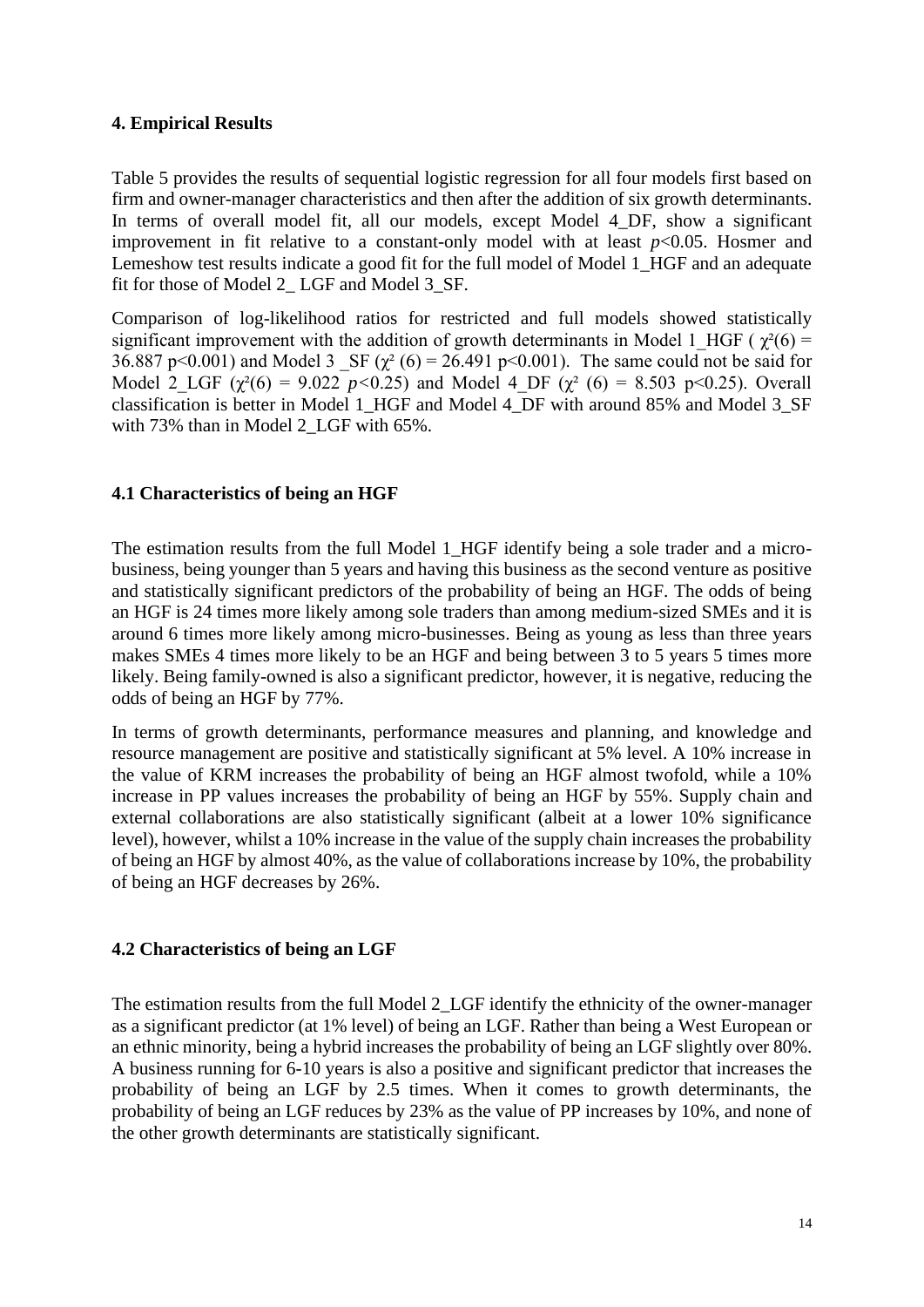|                                                  | <b>HGF</b>              |           | <b>LGF</b>          |           | ${\rm\bf SF}$           |           |                          |      | $\mathbf{D}\mathbf{F}$     |           |                   |                       |                         |           |                      |           |
|--------------------------------------------------|-------------------------|-----------|---------------------|-----------|-------------------------|-----------|--------------------------|------|----------------------------|-----------|-------------------|-----------------------|-------------------------|-----------|----------------------|-----------|
|                                                  | <b>Restricted model</b> |           | <b>Full model</b>   |           | <b>Restricted model</b> |           | <b>Full model</b>        |      | <b>Restricted</b><br>model |           | <b>Full model</b> |                       | <b>Restricted model</b> |           | <b>Full model</b>    |           |
| $n = 280$                                        | Coeff.<br>(S.E.)        | <b>OR</b> | Coeff.<br>(S.E.)    | <b>OR</b> | Coeff.<br>(S.E.)        | <b>OR</b> | Coeff.<br>(S.E.)         | OR   | Coeff.<br>(S.E.)           | <b>OR</b> | Coeff. (S.E.)     | <b>OR</b>             | Coeff.<br>(S.E.)        | <b>OR</b> | Coeff.<br>(S.E.)     | <b>OR</b> |
| <b>Sole Trader</b>                               | $-0.18(0.88)$           | 0.84      | $3.18**$<br>(1.25)  | 24.1      | $-0.33$<br>(0.70)       | 0.72      | $-0.92(0.84)$            | 0.40 | 1.11<br>(0.89)             | 3.04      | $-0.18(1.05)$     | 0.8<br>$\overline{4}$ | $-0.31$<br>(1.00)       | 0.73      | $-0.08$<br>(1.19)    | 0.93      |
| <b>Micro</b>                                     | $-0.95(0.74)$           | 0.38      | $1.73*$<br>(1.03)   | 5.67      | $-0.73$<br>(0.55)       | 0.48      | $-1.28(0.68)$            | 0.28 | $1.76**$<br>(0.77)         | 5.81      | 0.73(0.90)        | 2.0<br>$\tau$         | 0.14<br>(0.64)          | 1.15      | 0.39<br>(0.84)       | 1.48      |
| <b>Small</b>                                     | $-0.51(0.71)$           | 0.60      | 0.14(0.84)          | 1.15      | 0.26<br>(0.52)          | 1.30      | 0.00(0.54)               | 1.00 | 0.90<br>(0.76)             | 2.46      | 0.88(0.80)        | 2.4<br>$\overline{2}$ | $-0.81$<br>(0.65)       | 0.44      | $-0.74$<br>(0.70)    | 0.48      |
| Less than<br>3Years                              | 0.81(0.66)              | 2.24      | $1.35*$<br>(0.74)   | 3.86      | $-0.04$<br>(0.49)       | 0.96      | $-0.02(0.50)$            | 0.98 | 0.62<br>(0.48)             | 1.86      | 0.59(0.51)        | 1.8                   | $-1.97***$<br>(0.65)    | 0.14      | $-2.07***$<br>(0.68) | 0.13      |
| Years 3to5                                       | $1.14*$<br>(0.63)       | 3.12      | $1.59**$<br>(0.70)  | 4.90      | 0.37<br>(0.47)          | 1.44      | 0.34(0.48)               | 1.40 | $-0.03$<br>(0.49)          | 0.97      | $-0.00(0.53)$     | 1.0<br>$\overline{0}$ | $-1.79***$<br>(0.66)    | 0.17      | $-2.17***$<br>(0.72) | 0.11      |
| Years 6to10                                      | 0.62(0.63)              | 1.86      | 0.23(0.74)          | 1.26      | $0.90*(0.4)$<br>6)      | 2.47      | $0.90*$<br>(0.48)        | 2.46 | $-0.92*$<br>(0.54)         | 0.40      | $-0.63(0.56)$     | 0.5<br>3              | $-0.71$<br>(0.55)       | 0.49      | $-0.88$<br>(0.58)    | 0.42      |
| Family<br>Owned                                  | $-1.36**$<br>(0.65)     | 0.26      | $-1.47**$<br>(0.72) | 0.23      | $0.61*$<br>(0.34)       | 1.84      | 0.56(0.35)               | 1.75 | 0.19<br>(0.37)             | 1.21      | 0.17(0.40)        | 1.1<br>$\mathbf{Q}$   | $-0.31$<br>(0.49)       | 0.73      | $-0.25$<br>(0.51)    | 0.78      |
| <b>Service</b>                                   | 0.51(0.60)              | 1.66      | 0.56(0.67)          | 1.74      | $-0.17$<br>(0.41)       | 0.84      | $-0.07(0.43)$            | 0.94 | $-0.01$<br>(0.53)          | 0.99      | $-0.09(0.57)$     | 0.9<br>$\overline{2}$ | $-0.20$<br>(0.52)       | 0.82      | $-0.23$<br>(0.54)    | 0.79      |
| <b>Entr Under</b><br>30yrs                       | 0.53(0.80)              | 1.70      | 0.57(0.89)          | 1.76      | 0.24<br>(0.58)          | 1.27      | $\overline{0.19}$ (0.60) | 1.21 | $-0.71$<br>(0.63)          | 0.49      | $-0.61(0.66)$     | 0.5<br>5              | $-0.01$<br>(0.99)       | 0.99      | $-0.17$<br>(1.02)    | 0.85      |
| <b>Entr 30-44</b><br>yrs                         | 0.34(0.59)              | 1.40      | 0.44(0.68)          | 1.55      | $-0.35$<br>(0.44)       | 0.71      | $-0.5(0.46)$             | 0.60 | $-0.16$<br>(0.48)          | 0.85      | 0.02(0.50)        | 1.0<br>2              | 0.52<br>(0.63)          | 1.69      | 0.50<br>(0.65)       | 1.64      |
| <b>Entr 45-60</b><br>yrs                         | 0.47(0.65)              | 1.60      | 0.88(0.75)          | 2.41      | $-0.22$<br>(0.48)       | 0.81      | $-0.32(0.49)$            | 0.72 | $-0.27$<br>(0.51)          | 0.77      | $-0.39(0.55)$     | 0.6<br>8              | 0.24<br>(0.69)          | 1.27      | 0.15<br>(0.71)       | 1.16      |
| <b>Entr Male</b>                                 | 0.25(0.40)              | 1.29      | 0.13(0.46)          | 1.14      | 0.37<br>(0.29)          | 1.45      | 0.29(0.30)               | 1.33 | $-0.35$<br>(0.30)          | 0.70      | $-0.25(0.33)$     | 0.7<br>8              | $-0.28$<br>(0.39)       | 0.75      | $-0.17$<br>(0.41)    | 0.85      |
| West<br><b>European</b>                          | 1.39(1.12)              | 4.00      | 1.71(1.18)          | 5.53      | $-1.70**$<br>(0.67)     | 0.18      | $-1.85***$<br>(0.71)     | 0.16 | 1.78<br>(1.10)             | 5.94      | 1.56(1.11)        | 4.7<br>6              | $-0.10$<br>(0.90)       | 0.90      | $-0.13$<br>(0.92)    | 0.88      |
| Ethnic<br><b>Minority</b>                        | $-0.11(1.16)$           | 0.90      | 0.04(1.24)          | 1.04      | $-1.65**$<br>(0.68)     | 0.19      | $-1.66**$<br>(0.73)      | 0.19 | $2.24**$<br>(1.09)         | 9.37      | 1.79(1.12)        | 5.9<br>9              | 0.39<br>(0.91)          | 1.48      | 0.23<br>(0.92)       | 1.26      |
| <b>Second</b><br><b>Venture</b>                  | 0.72(0.46)              | 2.06      | $0.89*$<br>(0.51)   | 2.44      | $-0.57$<br>(0.37)       | 0.57      | $-0.46(0.37)$            | 0.63 | 0.01<br>(0.37)             | 1.01      | $-0.15(0.40)$     | 0.8<br>6              | 0.47<br>(0.48)          | 1.60      | 0.62<br>(0.50)       | 1.85      |
| <b>Third</b><br><b>Onwards</b><br><b>Venture</b> | $0.94*$<br>(0.50)       | 2.56      | 0.77(0.58)          | 2.16      | $-0.43$<br>(0.40)       | 0.65      | $-0.39(0.41)$            | 0.68 | $-0.09$<br>(0.43)          | 0.91      | 0.03(046)         | 1.0<br>3              | $-0.18$<br>(0.56)       | 0.83      | $-0.24$<br>(0.57)    | 0.79      |
| Educ PG                                          | 0.35(0.50)              | 1.42      | 0.06(0.59)          | 1.06      | $-0.14$<br>(0.37)       | 0.87      | $-0.08(0.39)$            | 0.93 | $-0.30$<br>(0.40)          | 0.74      | $-0.14(0.43)$     | 0.8<br>$\tau$         | 0.45<br>(0.49)          | 1.57      | 0.46<br>(0.51)       | 1.59      |
| Educ UGDi<br>ploma                               | $-0.22(0.52)$           | 0.80      | $-0.51(0.59)$       | 0.60      | 0.43<br>(0.37)          | 1.54      | 0.46(0.38)               | 1.58 | $-0.20$<br>(0.40)          | 0.82      | $-0.05(0.43)$     | 0.9<br>5              | $-0.36$<br>(0.54)       | 0.70      | $-0.44$<br>(0.56)    | 0.65      |

**Table 5. Characteristics of SME Growth Classifications: Results of sequential logistic regressions**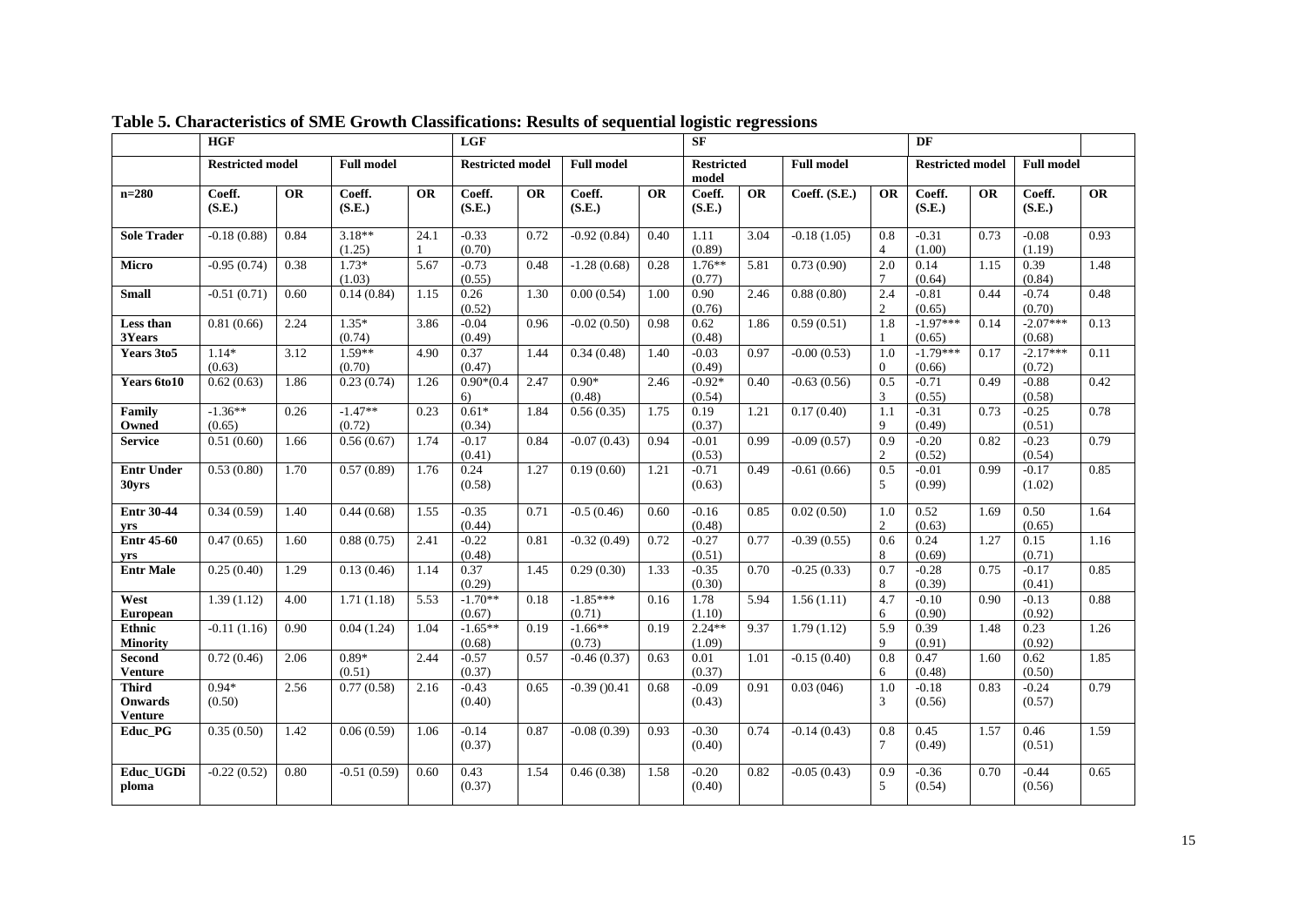| Educ_ProfD<br>ev                                                        | 0.10(0.62)           | 1.11 | $-0.11(0.71)$         | 0.90     | $-0.66$<br>(0.50) | 0.52 | $-0.55(0.51)$       | 0.57 | 0.49<br>(0.50)        | 1.63 | 0.49(0.55)           | 1.6<br>3     | $-0.02$<br>(0.64) | 0.98 | $-0.19$<br>(0.66)   | 0.83 |
|-------------------------------------------------------------------------|----------------------|------|-----------------------|----------|-------------------|------|---------------------|------|-----------------------|------|----------------------|--------------|-------------------|------|---------------------|------|
| <b>MrktComp</b> <sup>n</sup>                                            |                      |      | 3.01(2.55)            | 1.35     |                   |      | 2.72(1.69)          | 1.31 |                       |      | $-4.87**$ (1.94)     | 0.6<br>1     |                   |      | 0.99<br>(2.23)      | 1.10 |
| Collab <sup>n</sup>                                                     |                      |      | $-2.97*$<br>(1.69)    | 0.74     |                   |      | 0.24(1.02)          | 1.02 |                       |      | 0.56(1.13)           | $1.0\,$<br>6 |                   |      | 0.37<br>(1.38)      | 1.04 |
| <b>SuppChain</b> <sup>n</sup>                                           |                      |      | $3.32*$<br>(1.75)     | 1.39     |                   |      | 1.17(1.09)          | 1.12 |                       |      | $-3.72***$<br>(1.23) | 0.6<br>9     |                   |      | 1.72<br>(1.51)      | 1.19 |
| <b>PerfMngPla</b><br>$\mathbf{n}^{\mathbf{n}}$                          |                      |      | $4.30**$<br>(1.88)    | 1.54     |                   |      | $-2.66**$<br>(1.29) | 0.77 |                       |      | 1.07(1.42)           | 1.1<br>1     |                   |      | $-1.22$<br>(1.74)   | 0.89 |
| <b>TechInnovn</b>                                                       |                      |      | 2.92(3.13)            | 1.34     |                   |      | 1.76(2.05)          | 1.19 |                       |      | 0.77(2.32)           | $1.0\,$<br>8 |                   |      | $-7.66**$<br>(3.19) | 0.46 |
| <b>KnowResMn</b><br>$\mathbf{g}^{\mathbf{n}}$                           |                      |      | $6.84**$<br>(2.76)    | 1.98     |                   |      | 0.59(1.91)          | 1.06 |                       |      | $-6.83***$<br>(2.11) | 0.5          |                   |      | 4.09<br>(2.74)      | 1.51 |
| Constant                                                                | $-3.74***$<br>(1.46) | 0.02 | $-18.03***$<br>(3.71) | $0.00\,$ | 1.46<br>(0.94)    | 4.30 | $-0.69(2.11)$       | 0.50 | $3.63**$<br>$*(1.37)$ | 0.03 | $5.51**$ (2.56)      | 247<br>.09   | $-0.95$<br>(1.27) | 0.39 | 0.30<br>(2.89)      | 1.35 |
| $\chi^2$                                                                | 30.114               |      | 67.001                |          | 34.089            |      | 43.111              |      | 44.023                |      | 70.514               |              | 23.936            |      | 32.439              |      |
| df                                                                      | 19                   |      | 25                    |          | 19                |      | $\overline{25}$     |      | 19                    |      | 25                   |              | 19                |      | 25                  |      |
| Prob > $\chi^2$                                                         | 0.050                |      | 0.000                 |          | 0.018             |      | 0.014               |      | 0.001                 |      | 0.000                |              | 0.199             |      | 0.146               |      |
| <b>Hosmer</b> and<br>Lemeshow<br>Test Prob ><br>$\chi^2$                | 0.742                |      | 0.936                 |          | 0.335             |      | 0.352               |      | 0.870                 |      | 0.357                |              | 0.961             |      | 0.056               |      |
| Log<br>Likelihood                                                       | $-103.302$           |      | $-84.859$             |          | $-169.657$        |      | $-165.147$          |      | 185.31<br>3           |      | $-140.567$           |              | $-102.865$        |      | $-98.614$           |      |
| <b>Nagelkerke</b><br>Pseudo R<br><b>Square</b>                          | 0.179                |      | 0.373                 |          | 0.156             |      | 0.194               |      | 0.203                 |      | 0.311                |              | 0.146             |      | 0.195               |      |
| <b>McFadden</b><br><b>Pseudo R</b><br><b>Square</b>                     |                      |      | 0.283                 |          |                   |      | 0.115               |      |                       |      | 0.201                |              |                   |      | 0.141               |      |
| <b>Correct</b><br>classification                                        | 84.6%                |      | 86.8%                 |          | 65.7%             |      | 65.0%               |      | 73.2%                 |      | 73.2%                |              | 85.7%             |      | 86.8%               |      |
| *p<0.1.**p<0.05.*** p < 0.001.                                          |                      |      |                       |          |                   |      |                     |      |                       |      |                      |              |                   |      |                     |      |
| <sup>n</sup> Odds Ratios (OR) in these variables for a 10%<br>increase. |                      |      |                       |          |                   |      |                     |      |                       |      |                      |              |                   |      |                     |      |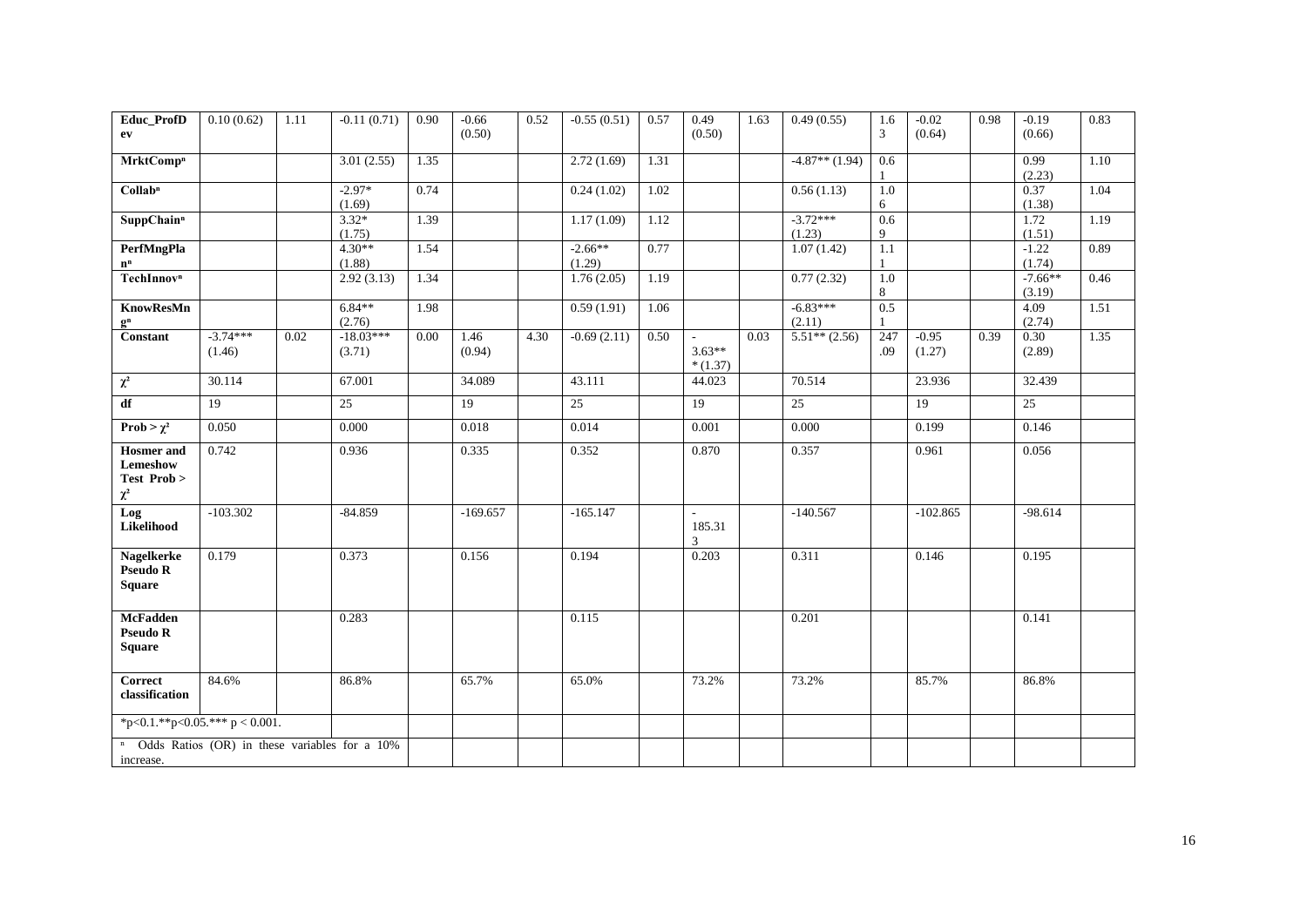# **4.3 Characteristics of being an SF**

The estimation results from the full Model 3 SF identify three growth determinants as influential on the likelihood of being an SF. A 10% increase in the value of Markets and Competition decreases the likelihood of being an SF 39%. Similarly, that increase in Supply Chain reduces the likelihood of being an SF 31%, and 10% increase in knowledge and resource management diminishes the probability of being an SF by a hefty 49%.

# **4.4 Characteristics of being a DF**

The estimation results from the full Model 4\_DF identify trading less than 3 years and for 3 to 5 years reduce the likelihood of being a DF by 87% and 89% respectively, indicating DFs tend to be old firms trading more than 10 years. In terms of growth determinants, technology and innovation singles out since a 10% increase in this key business area decrease the probability of being a DF by 54%.

# **5. Discussion of the Results**

This paper provides a holistic view of determinants of SME growth with the main objective of developing an ability to identify SME policy priorities. It also aims to improve our understanding of SME growth, which is, despite all the efforts to date, still somewhat limited. By using composite measures that encapsulate a broader view of key strategic areas in SMEs, we assess the bigger picture of how theoretical perspectives to SMEs influence the SME growth process as a whole.

While our findings on HGFs are to a great extent in line with the extant literature in terms of the firm and owner-manager characteristics, they shed light on growth factors that have not been examined in such context before.

We find some evidence in support of the common perceptions that young firms are more likely to be an HGF, that family-owned firms are less likely to develop high growth (Le Breton-Miller & Miller, 2013), and that having second ventures means more entrepreneurial experience and hence leads to a more successful business and high growth (Dobbs & Hamilton, 2007). However, different from the previous literature, our findings reveal that sole traders becoming an HGF is exceptionally highly likely compared to other firm size categories. Sole traders as a category of SMEs have been excluded from the widely accepted HGF definitions in the literature which imposes a minimum of 10 employees as one of the criteria to be an HGF. While the logic behind this approach is understandable (i.e. they have a high churn rate (Haltiwanger et al., 2013)), such exclusion overlooks an important perspective to SME growth. Since the 2008 Global Financial Crisis, self-employment rates have increased so much that the growth of sole trading SMEs has skyrocketed [\(MerchantSavy,](https://www.merchantsavvy.co.uk/uk-sme-data-stats-charts/) 2021). In the West Midlands, the sole traders account for 6.8% of the SMEs in 2019 (Yoruk and Gilman, 2021a) and 8.9% in our sample. Another deficiency of the acknowledged HGF definitions is to refer to growth in employment terms and exclude growth in sales and profits, which is most often the kind of growth sole trader SMEs achieve [\(Guardian,](https://www.theguardian.com/small-business-network/2014/nov/26/sole-traders-are-driving-uk-business-growth) 2014, based on ONS Business Population Statistics). Measuring SME growth in employment therefore by definition eliminates sole traders from measuring their growth possibilities. Moreover, sole trader SMEs are not necessarily the same as new start-up SMEs (which is around 80% in our sample). The lack of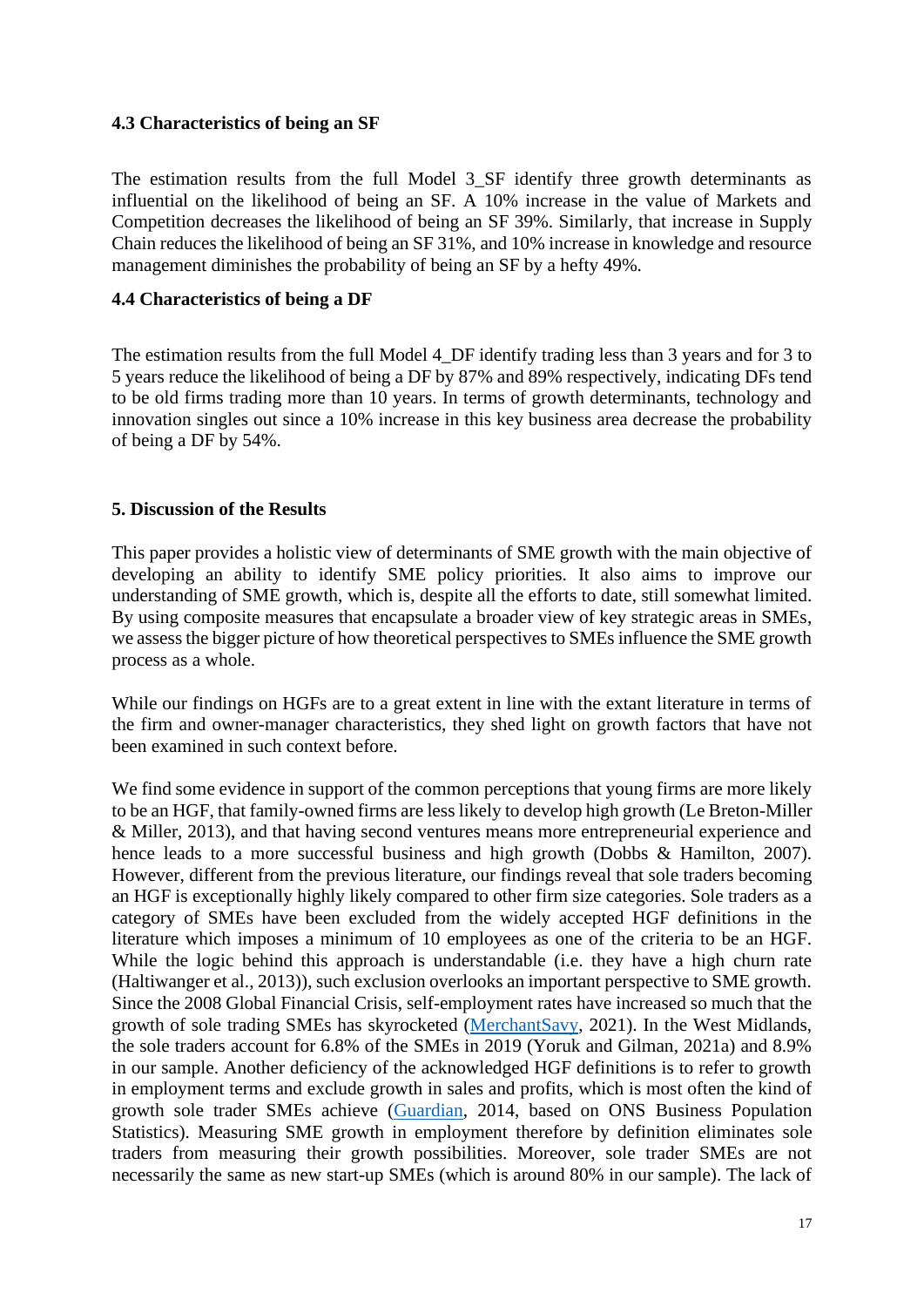prior studies on the relationship between being a sole trader and growth leaves us with nothing to compare with, but instead, allows us to contribute to the SME growth literature with this finding.

Additionally, our findings contribute to the literature with regard to the examination of SME growth classifications other than HGFs. Micro businesses are less likely to be an LGF when compared to medium-sized SMEs, indicating as the firm size increases the likelihood of firm growth does not diminish rather the intensity of firm growth diminishes. In terms of firm age, neither young nor old firms, but firms trading 6 to 10 years are more likely to grow at low levels. Our findings did not distinguish any firm characteristics to be significant for the growth of static firms, however, they confirm earlier findings that firms that are over 10 years are more likely to decline than to grow (Navaretti et al, 2014).

The age, gender and education of the owner-manager do not have any significance on the SME growth classifications, nor does the sector they operate in. We expect SME growth not to be directly associated with whether the industry is a growing or declining one but with the (arising or fading away) opportunities in each sector, particularly as a result of the changing economic situation, the level of competition, and technological progress, and the firm's capabilities for taking advantage of the arising opportunities in its industry.

The more important and robust finding is about the growth determinants once we control for the firm and owner-manager characteristics. In line with the extant literature on HGFs, we find that HGFs high growth performance is strongly supported by their capability to manage knowledge and resources, to use performance measures and to effectively plan/strategise. Our detailed descriptive analysis (Yoruk and Gilman 2021b) shows that HGFs differ in their approach to their supply chain, which they view more as a value adding activity rather than as a transactional supply chain issue. Also, they attach importance to cooperation with both suppliers and customers rather than with one or the other. However, despite the emphasis of network literature on the importance of collaborations for firm growth, particularly through learning and innovation, there is a growing literature on SMEs not relying on external collaborations as expected in business areas such as innovation (Ardito and Petruzzelli, 2017; Xie et al., 2015) and internationalisation (Jiang et al., 2020). Our findings confirm this negative relationship between collaborations and SME growth in particular reference to HGFs. In other words, we find that having collaborations does not increase the likelihood of being an HGF.

What distinguishes high growth from low growth lies in the effective use of performance management and strategic planning. LGFs may not incorporate a wider and decentralised management capacity to enhance expertise for further growth or concentrate on multiple strategies to address growth issues in their strategic plan as HGFs do (Bamiatzi and Kirchmaier, 2014). They may have a strategic plan but they may have it designed for short term (Garengo et al., 2005) or may not involve employees in its formation and/or communicate these strategies with them as effectively as HGFs (Gruman and Saks, 2011). Most often SMEs have the wrong perception of the performance measures (i.e. overreliance on financial data, not knowing on what to collect data), their implementation (i.e. not knowing how to analyse the collected data) and even their benefits for improving organisational capabilities for developing and aligning strategies (Garengo et al., 2005; Garengo and Bernardi, 2007). Recently, the shift into digital technology systems makes the collection and analysis of performance measures more complex and costly for SMEs (requiring SMEs to recruit or work with IT experts). Our earlier descriptive analysis identified that LGFs lag behind HGFs in technology use and we suspect the main reason for this is their complacency with operating in their niche market and not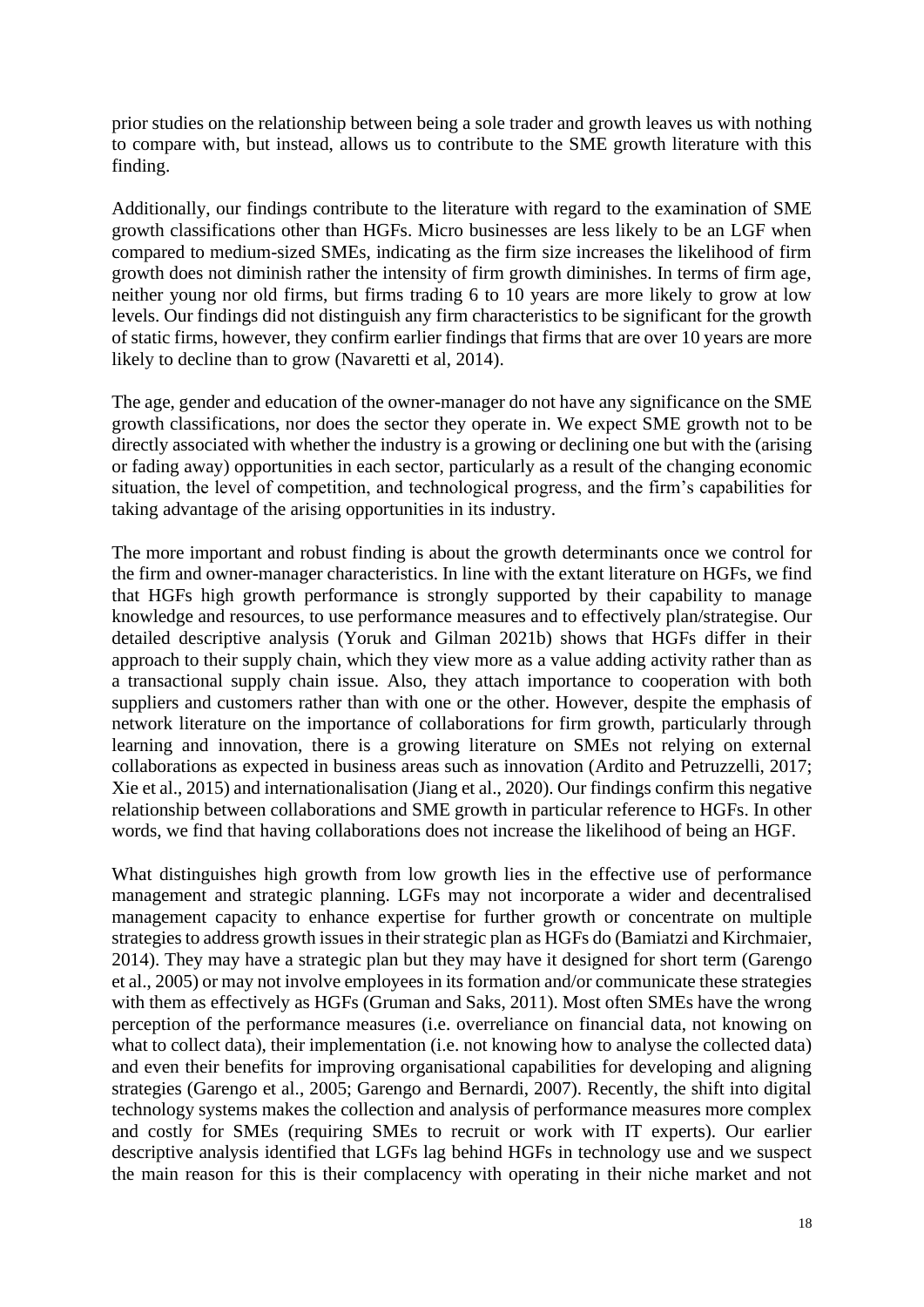aspiring for more, which might be linked to the findings of firm age for LGFs running their businesses for 6 to 10 years (Yoruk and Gilman 2021b).

Our findings suggest that SFs would not endure/undergo static growth if they could improve their strategic approaches to their relationships with their customers and suppliers in supply chains, to managing knowledge and resources more systematically, and to developing their markets and their competitiveness in them. This lack of strategic approach stems from a passive presence in the markets they operate and a lack of interest in active engagement in many areas if the external environment does not create a push-effect. Our earlier descriptive analysis identified an excessive and short-term focus on sales and marketing strategies being at the core of SME management priorities, particularly SFs pursuing low-cost competition strategy coupled with an overreliance on few suppliers and few customers making them highly dependent on their supply chain relations (Yoruk and Gilman 2021b). Our findings in this paper confirm those findings as SFs are mostly disadvantaged by their lack of perception of market development and competitive forces. For instance, most of the SFs in our sample export and have done so for quite some time suggesting they might have more experience in entering international markets (Love and Roper, 2015). However, when the export experience is limited to a particular geography and without integrated engagement (e.g. in overseas distribution and/or production) (Hollenstein, 2005), simply exporting to stable markets does not yield learning and capabilities which lead to further organisational and market growth in SFs.

Our earlier descriptive analysis identified that DFs were pursuing similar business activities of HR, innovation, collaboration and networking to HGFs and even seeking information and advice in critical areas to firm growth. DFs in our sample are in general older firms, possibly with established knowledge and practices on how to coordinate a variety of business activities that add value to the business, and yet have not been keeping up with the rapidly changing developments in their external environment to catch up with the competition. They are also present mostly in declining/inconsistent markets, indicating that their product or service offers are at the end of their life cycle with high competition. Our findings on the lack of technology and innovation that drives DFs decline confirm why they are not capable of re-establishing in a new niche market to continue competing and growing. In other words, organisational and managerial capabilities are insufficiently supported with technological improvements and innovative capabilities within DFs.

#### **6. SME Growth Framework**

Since the Covid-19 pandemic has been structurally changing the business environment so abruptly, it has become crucial to help as many SMEs to survive as possible for regions to sustain healthy economies. More than half of the surveyed UK SMEs are expected to be out of business in the next 12 months [\(McKinsey 2021\)](https://www.mckinsey.com/industries/public-and-social-sector/our-insights/uk-small-and-medium-size-enterprises-impact-of-the-covid-19-crisis). The loans provided by the UK government may target to ease the financial challenges the SME sector has been facing throughout the pandemic, yet a more systematic and strategic approach to the use of the loans will assure SMEs not only survive but also grow. This is an opportunity for SME owner-managers and local policymakers to start thinking differently about the growth of SMEs. This is essential for two reasons. Firstly, to lift the productivity and efficiency of the surviving SMEs, and secondly, to help more SMEs to survive, especially following Covid-19. A new approach to SME development and growth is the only way to provide the right support that will eventually pave the way to solving the productivity puzzle at the local level and overcome Covid effects.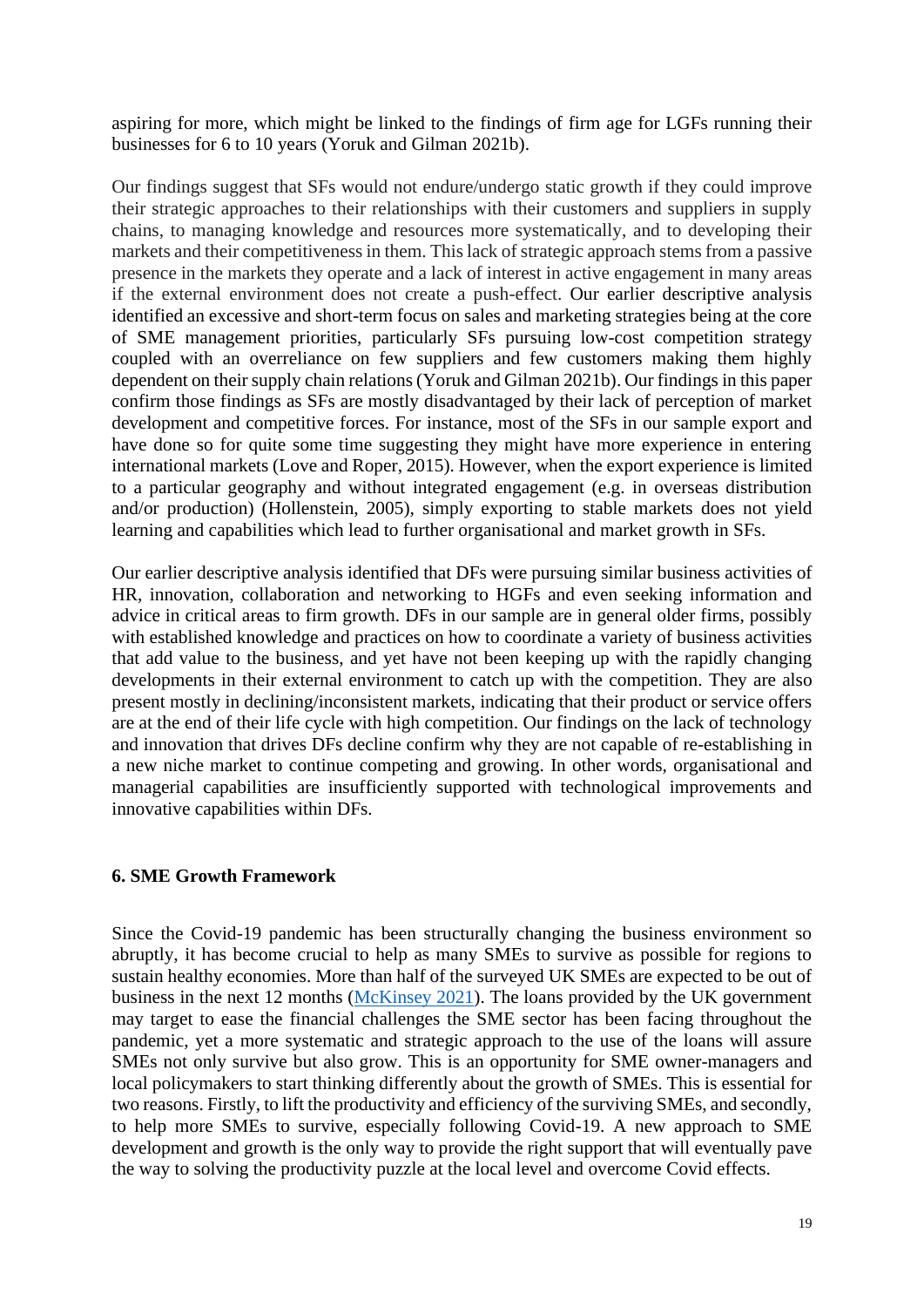Based on our findings, we propose an *SME Growth Framework* (Figure 2) that prioritises the elimination of barriers related to their internal capability development over externally-related barriers; namely focusing on effective short-term performance management and long-term planning, investing in and using more technology, developing capabilities for innovation, and managing knowledge and resources on a constant basis. Our findings also reveal that the success of HGFs is concealed in their approach to formal and effective *strategy development and planning* with a longer-term view and comprehensiveness. SMEs need guidance in perceiving firm growth not merely as 'market growth', and start seeing business aspects as a whole and aim for creating a comprehensive strategy. The strategic mistake made by most of the SMEs is attempting to cover distinct business aspects from a narrow perspective (e.g., relying on accounting data analysis with no written or verbal strategy). Neither the concept of strategy, though widely used, is as clear as it should be to the owner-managers, nor how to link various aspects of the strategy to each other.



#### **Figure 2. The SME Growth Framework in the era of Covid-19**

To instigate radical strategic transformation requires a *change in mindsets*. Mindset is about deciding what growth means to each SME, turn the level of growth they would like to achieve into an aspiration for themselves and make conscious choices of strategies, partnerships, technologies and people to achieve it. It requires the development of a different approach to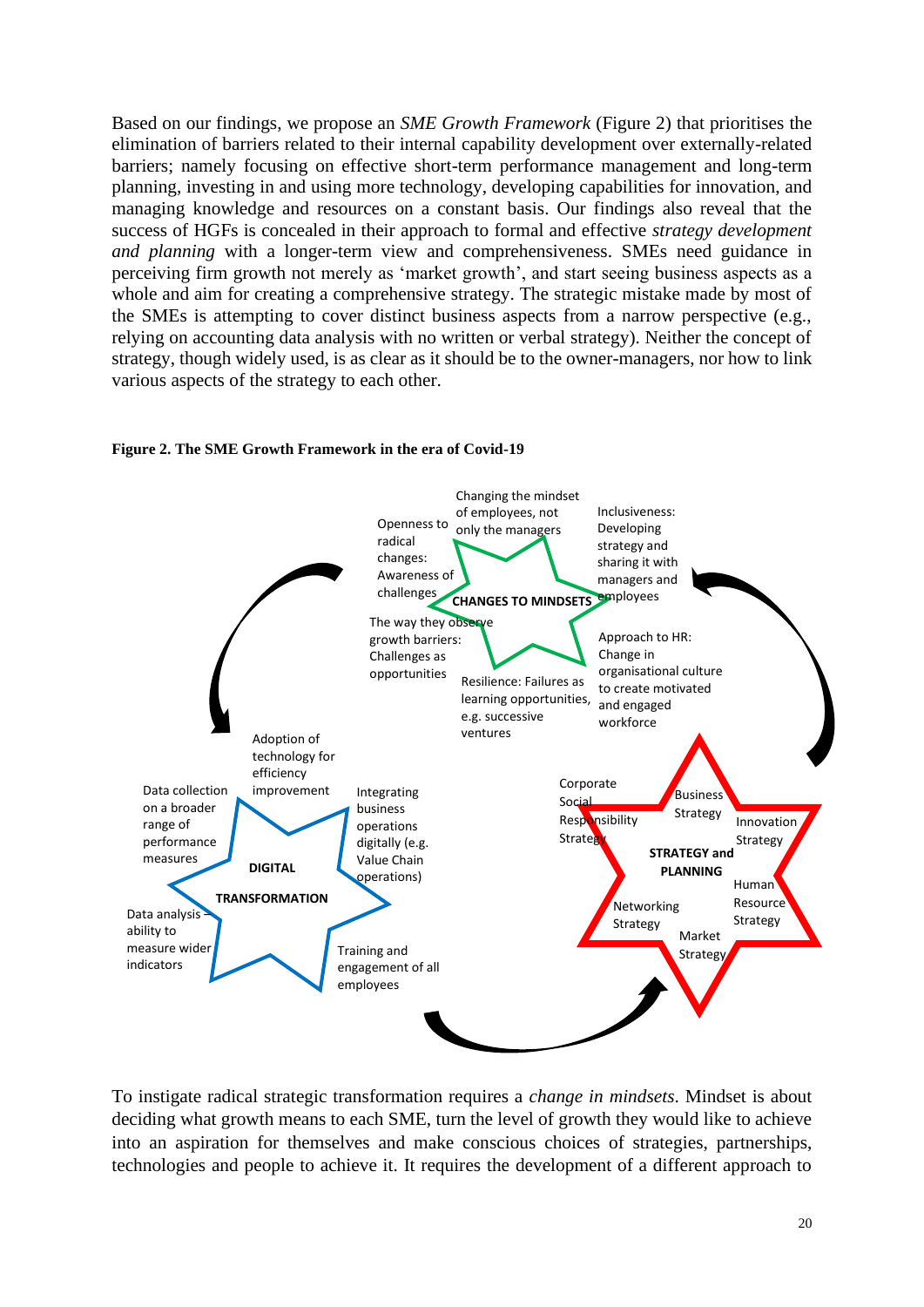human resources, strategic leadership and organisational culture within the SME that involves the employees, an area particularly SFs suffer from. Mindsets observing growth barriers not as challenges but as opportunities for change may lead to transformative strategies, such as in Covid times transforming the firm digitally, an area particularly DFs fail to catch up with. However, the concept goes beyond the misperception of using digital technology tools such as computers and/or taking the business online. *Digital transformation* involves the broader adoption of technology in association with people and processes to manage and develop the business efficiently. Hence it is not about digitization of processes within the firm via a variety of technologies. It collects a wider variety of performance measures and analyses data e.g. to pick the changes in patterns of sales, supply, production or employee productivity and satisfaction. As a result, it integrates data on business operations at every level to develop a systematic, sensible and accurate strategy that takes every business aspect into consideration.

However, our earlier descriptive analysis reveals the adoption of available technological resources to improve time management and monitor trends in the market, but the number of such technology use is very limited. It is restrained to one particular business area or in basic areas related to business infrastructure (such as finance, IT, advertising and marketing). Slightly more than half of the SMEs reported they have 'ad hoc' technology investments in these areas. We observed only HGFs adopting digital technology in areas such as management information, strategic thinking and human resources.

At a time when small size brings in flexibility for SMEs to respond promptly to market shifts, formal strategy planning reinforced with adaptability to new mindsets and strategic agility with new technologies would create a competitive advantage that carries the SMEs to growth. However, to implement this growth framework SMEs will need to be supported. Particularly at times of Covid such support through the right SME policies will make the most needed change in the economic environment.

#### **7. Policy implications and Conclusion**

As we have shown in this paper, SMEs have varying characteristics and needs with regard to growth potential. SME policies need to be more bespoke than generic, which overall requires a complete change in the approach towards SME growth from supporting SMEs to become HGFs to guiding SMEs in their transitioning from one growth state to a better growth state. To do so, local and regional SME policies adopt a bottom-up approach to support SMEs in developing a clear direction, skills and capabilities with public funding, to consult with SMEs to create opportunities in line with their needs, to assume the role of coordinating the actors who will ensure enabling the bottom-up support systems, such as banks, NGOs, universities, business development and technical assistance providers.

Affected by the Covid-19 pandemic the hardest outside of London, the West Midlands is expected to suffer the worst economic and social impact in the near future. The region has made investments in business infrastructure and support in innovation over the years, however, with the Covid-19 pandemic, it is now vital for the region to prioritise policies that assist with building digital skills of SMEs, incentivise the adoption of digital technology in SMEs, supporting their digital transformation and aligning their growth processes with the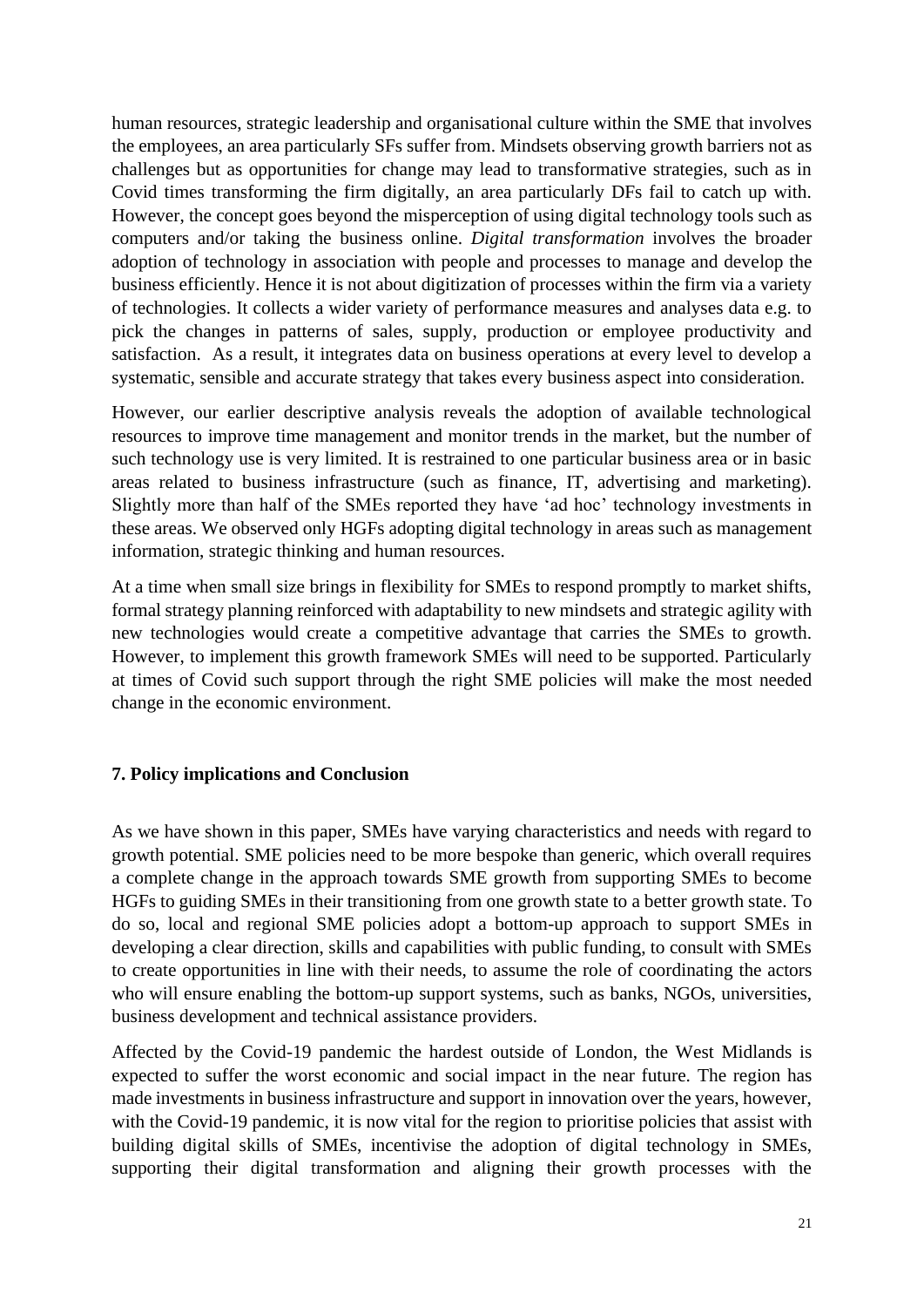characteristics of the predominant sectors in the local authorities of the West Midlands. The West Midlands local authorities have to consider the policies that create the necessary financial, economic and education-related tools for SMEs in their quest to facilitate levelling up as many SMEs as possible to the most efficient and productive forms of growth.

#### **References**

Adams, R., H. Almeida, D. Ferreira, 2009, Understanding the relationship between founder– CEOs and firm performance, *Journal of Empirical Finance*, 16: 136–150, doi:10.1016/j.jempfin.2008.05.002

Ardito, L., Petruzzelli, A. M., 2017, Breadth of external knowledge sourcing and product innovation: The moderating role of strategic human resource practices, *European Management Journal,* 35, 261-272. https://doi.org/10.1016/j.emj.2017.01.005

Bamiatzi, V.C. and T. Kirchmaier, 2014, Strategies for superior performance under adverse conditions: A focus on small and medium-sized high-growth firms, International Small Business Journal, 32(3) 259-284. DOI: 10.1177/0266242612459534

Becker, W., M. Saisana, P. Paruolo, and I. Vandecasteele, 2017, Weights and importance in composite indicators: Closing the gap, *Ecological Indicators,* 80:12-22.

Berger, A.N. and G.F. Udell, 1998, The economics of small business finance: The roles of private equity and debt markets in the financial growth cycle, *Journal of Banking & Finance,* 22 (1998) 613-673.

Bollen, K.A. and S. Bauldry, 2011, Three Cs in Measurement Models: Causal Indicators, Composite Indicators, and Covariates, *Psychological Methods*. 16(3): 265–284. doi:10.1037/a0024448.

Bollen, K.A., D. K. Guilkey and T. A. Mroz, 1995, Binary Outcomes and Endogenous Explanatory Variables: Tests and Solutions with an Application to the Demand for Contraceptive Use in Tunisia, *Demography*, 32(1): 111-131.

Colombelli, A, J. Krafft, F. Quatraro, 2014, High Growth Firms and Techno-logical Knowledge: Do gazelles follow exploration or exploitation strategies?. *Industrial and Corporate Change*, 23 (1), pp.261-291

Crepon B, Duguet E and Mairessec J (1998) Research, innovation and productivity: An econometric analysis at the firm level. *Economics of Innovation and New Technology* 7: 115– 158.

Davidsson, P., L. Achtenhagen and L. Naldi, 2010, Small Firm Growth, *Foundations and Trends in Entrepreneurship*, 6 (2): 69–166. DOI: 10.1561/0300000029

Drews,C-C. and M. Hart, 2015, Feasibility Study – Exploring the Long-term Impact of Business Improvement Services, ERC Research Paper No. 29, March 2015.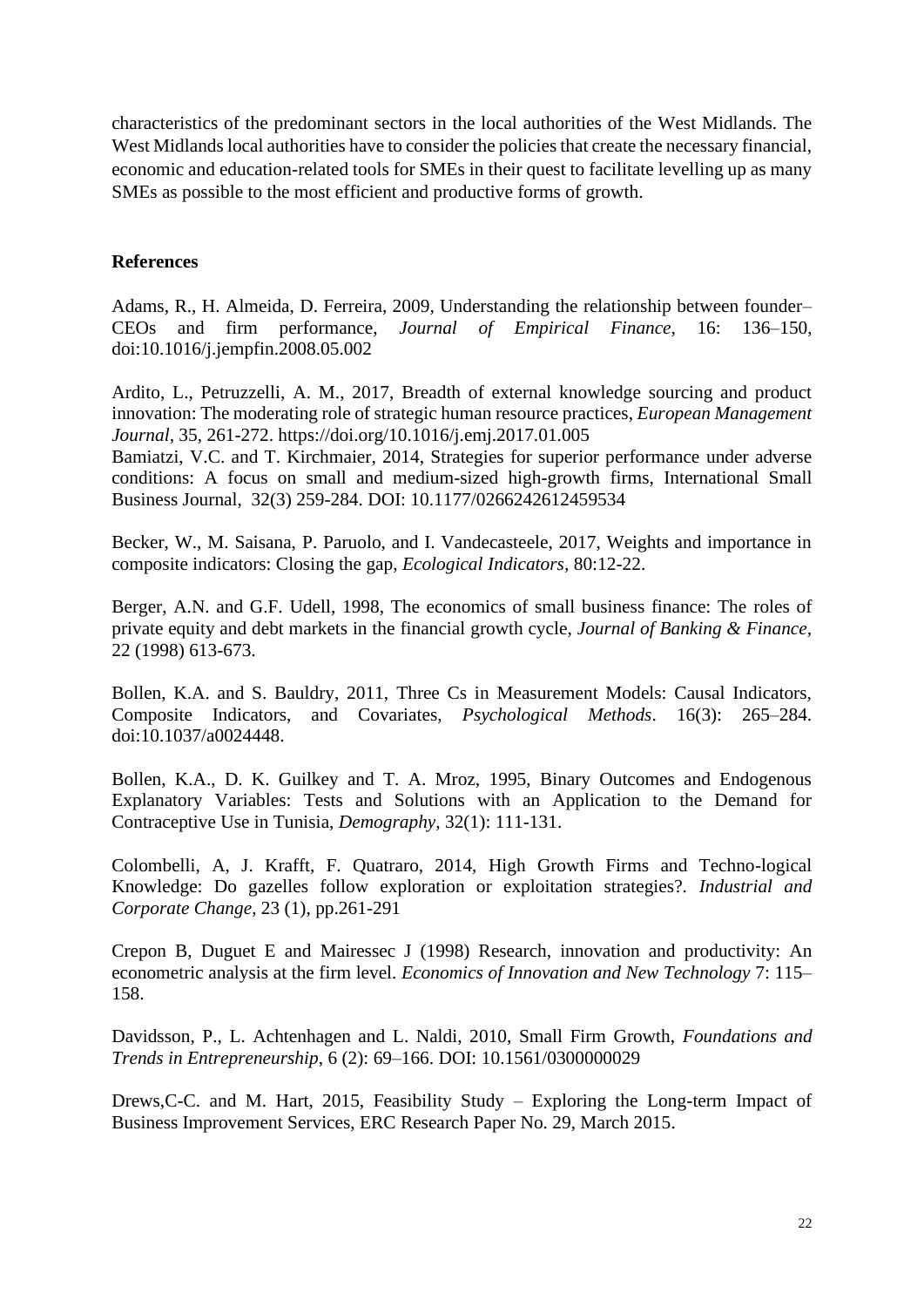Eggers, F., S. Kraus, M. Hughes, S. Laraway and S. Snycerski, 2013, Implications of customer and entrepreneurial orientations for SME growth, *Management Decision,* 51(3): 524-546. DOI 10.1108/00251741311309643

Garengo, P., S. Biazzo, U.S. Bititci, 2005, Performance measurement systems in SMEs: A review for a research agenda, *International Journal of Management Reviews*, 7 (1): 25–47.

Garengo, P., and G. Bernardi, 2007, Organizational capability in SMEs: Performance measurement as a key system in supporting company development, *International Journal of Productivity and Performance Management*, 56(5/6):518-532, doi: 10.1108/17410400710757178

Golovko, E., Valentini, G., 2011. Exploring the Complementarity Between Innovation and Export for SMEs' Growth, *Journal of International Business Studies,* 42 (3), 362–80.

Gruman, J.A. and A. M. Saks, 2011, Performance management and employee engagement, *Human Resource Management Review*, 21: 123–136

Haltiwanger, J., R.S. Jarmin, and J. Miranda, 2013, Who creates jobs? Small versus Large versus Young, The Review of Economics and Statistics, 95(2): 347-361.

Hayton, J.C., 2003, Strategic Human Capital Management in SMEs: An Empirical Study of Entrepreneurial Performance, *Human resource Management*, 42(4): 375-391. [DOI](https://doi.org/10.1002/hrm.10096)  [10.1002/hrm.10096](https://doi.org/10.1002/hrm.10096)

Hollenstein,H., 2005, Determinants of International Activities: Are SMEs Different?, *Small Business Economics*, 24: 431-450 DOI 10.1007/s11187-005-6455-x

Hong, P. and J. Jeong, 2006, Supply chain management practices of SMEs: from a business growth perspective, *Journal of Enterprise Information Management*, 19 (3): 292-302 DOI 10.1108/17410390610658478

Jiang, G., Kotabe, M., Zhang, F., Haod, A. W., Paul, J., Wang, C. L., 2020. The determinants and performance of early internationalizing firms: A literature review and research agenda. Int. Bus. Rev. 29(4) [101662]

Jones, P., M.J.Bevnon, D.Pickernell, 2013, Evaluating the impact of different training methods on SME business performance, *Environment and Planning C: Government and Policy,* 31(1): 56-81.

Koryak, O., K. F. Mole, A. Lockett, J.C. Hayton, D. Ucbasaran and G. P. Hodgkinson, 2015, Entrepreneurial leadership, capabilities and firm growth, *International Small Business Journal*, 33(1): 89 -105 DOI: 10.1177/0266242614558315

Love, J.H. and S. Roper, 2015, SME innovation, exporting and growth: A review of existing evidence, *International Small Business Journal*, 33(1):28- 48 DOI: 10.1177/0266242614550190

Markos, S. and Sridevi, M.S. (2010) Employee Engagement: The Key to Improving Performance. International Journal of Business and Management, 5, 89-96.